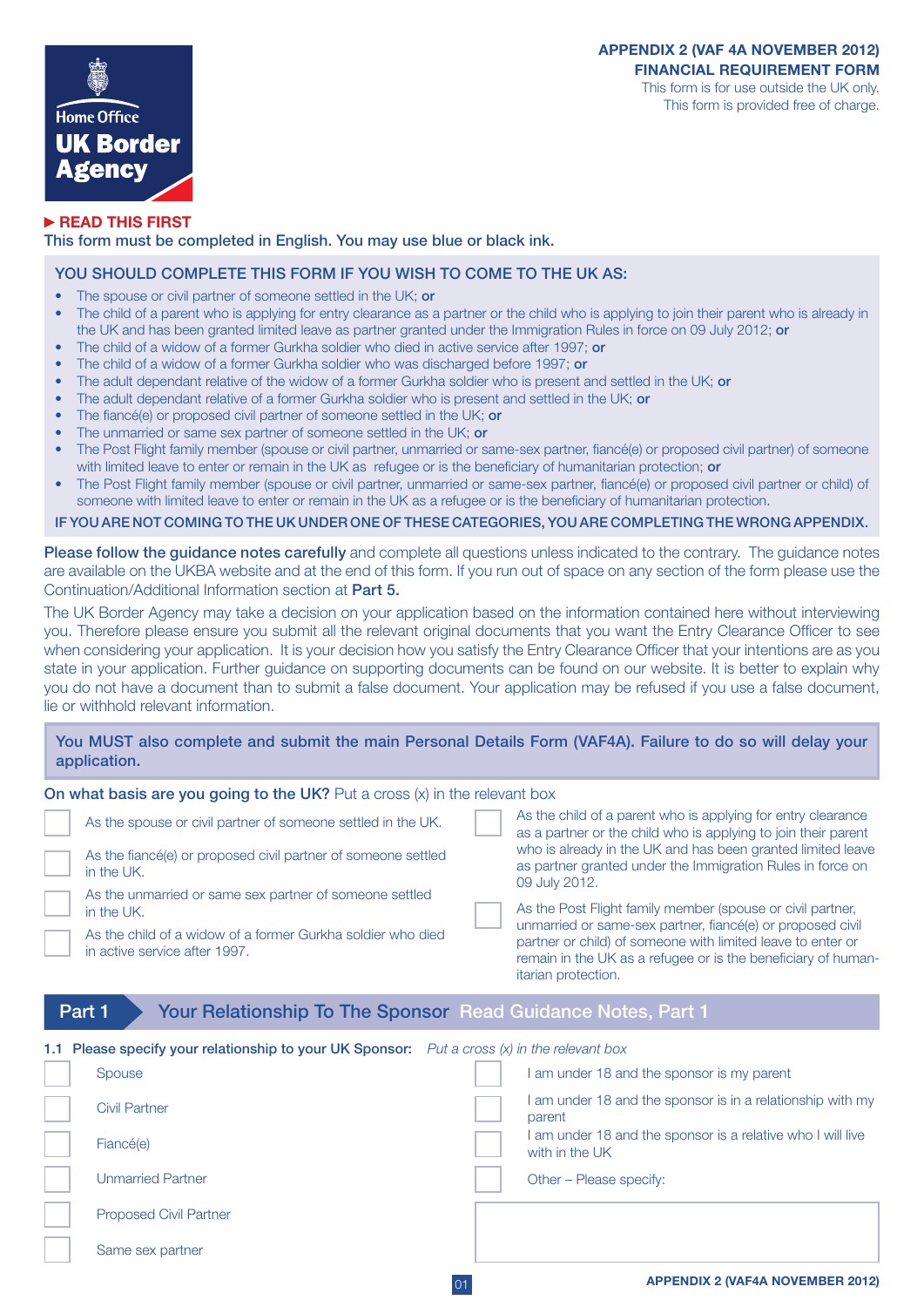| 1.2 Have you met your sponsor? >>>>>>>>>>>>>>>>>>>>>>>>><br>Put a cross $(x)$ in the relevant box                                                                                                                  | If 'No' go to question 1.5<br>Yes<br>No.                                                        |
|--------------------------------------------------------------------------------------------------------------------------------------------------------------------------------------------------------------------|-------------------------------------------------------------------------------------------------|
| 1.3 When did you first meet your sponsor in person? >>>>>>>                                                                                                                                                        | 1.4 Where did you first meet in person?                                                         |
| M<br>M                                                                                                                                                                                                             |                                                                                                 |
| 1.5 When did your relationship begin? >>>>>>>>>>>>>>>>>>>>                                                                                                                                                         | 1.6 How often do you meet? >>>>>>>>>>>>>>>>>>>                                                  |
| M<br>M                                                                                                                                                                                                             |                                                                                                 |
| 1.7 When did you last see your sponsor? >>>>>>>>>>>>>>>>>                                                                                                                                                          | 1.8 How do you keep in touch with your sponsor?                                                 |
| M                                                                                                                                                                                                                  |                                                                                                 |
| 1.9 Are you seeking permission to come to the UK as a fiancé(e) or proposed civil partner to enable your marriage or civil partnership<br>to take place in the UK? Put a cross $(x)$ in the relevant box           |                                                                                                 |
| If 'Yes' when and where do you plan to marry/enter into a civil partnership?<br><b>No</b><br>Yes                                                                                                                   |                                                                                                 |
|                                                                                                                                                                                                                    |                                                                                                 |
| 1.10 Are you married/in a civil partnership with your sponsor?<br>Put a cross $(x)$ in the relevant box >>>>>>>>>>>>>>>>>>>>>>>>>>>>>                                                                              | If 'No' go to 1.16<br>Yes<br>No.                                                                |
| 1.11 When and where did you marry/enter into a civil partnership?                                                                                                                                                  |                                                                                                 |
|                                                                                                                                                                                                                    |                                                                                                 |
| 1.12 What age were you when you married/entered into a civil<br>partnership with your sponsor? >>>>>>>>>>>>>>>>>>>>>>>>>>                                                                                          | 1.13 What age was your sponsor when he/she entered into<br>marriage/civil partnership with you? |
|                                                                                                                                                                                                                    |                                                                                                 |
| 1.14 Is/was this an arranged marriage?<br>Put a cross (x) in the relevant box >>>>>>>>>>>>>>>>>>>>>>>>>>                                                                                                           | Yes<br>No.                                                                                      |
| 1.15 Are you and your sponsor related outside marriage?<br>Put a cross (x) in the relevant box >>>>>>>>>>>>>>>>>>>>>>>>>>                                                                                          | If 'Yes' please provide exact details of this<br>Yes<br>No.<br>relationship                     |
|                                                                                                                                                                                                                    |                                                                                                 |
| 1.16 If you are an unmarried or same sex partner, have you been living in a relationship akin to marriage or a civil partnership?<br>Put a cross $(x)$ in the relevant box                                         |                                                                                                 |
| If 'No' go to 1.18<br><b>No</b><br>Yes                                                                                                                                                                             | If 'Not applicable' go to 1.18<br>Not Applicable                                                |
| 1.17 Provide details of how long you have been in a relationship akin to marriage or a civil partnership with your sponsor                                                                                         |                                                                                                 |
|                                                                                                                                                                                                                    |                                                                                                 |
| 1.18 Do you intend to live with your sponsor permanently?<br>Put a cross (x) in the relevant box >>>>>>>>>>>>>>>>>>>>>>>>>>>                                                                                       | Yes<br>No.                                                                                      |
| 1.19 Have you lived with your sponsor in a relationship akin to marriage or a civil partnership at any time (including since your<br>wedding or civil partnership ceremony)? Put a cross $(x)$ in the relevant box |                                                                                                 |
| If 'Yes' please give full details. If 'No' please give reasons why you have never lived together.<br><b>No</b><br>Yes                                                                                              |                                                                                                 |
|                                                                                                                                                                                                                    |                                                                                                 |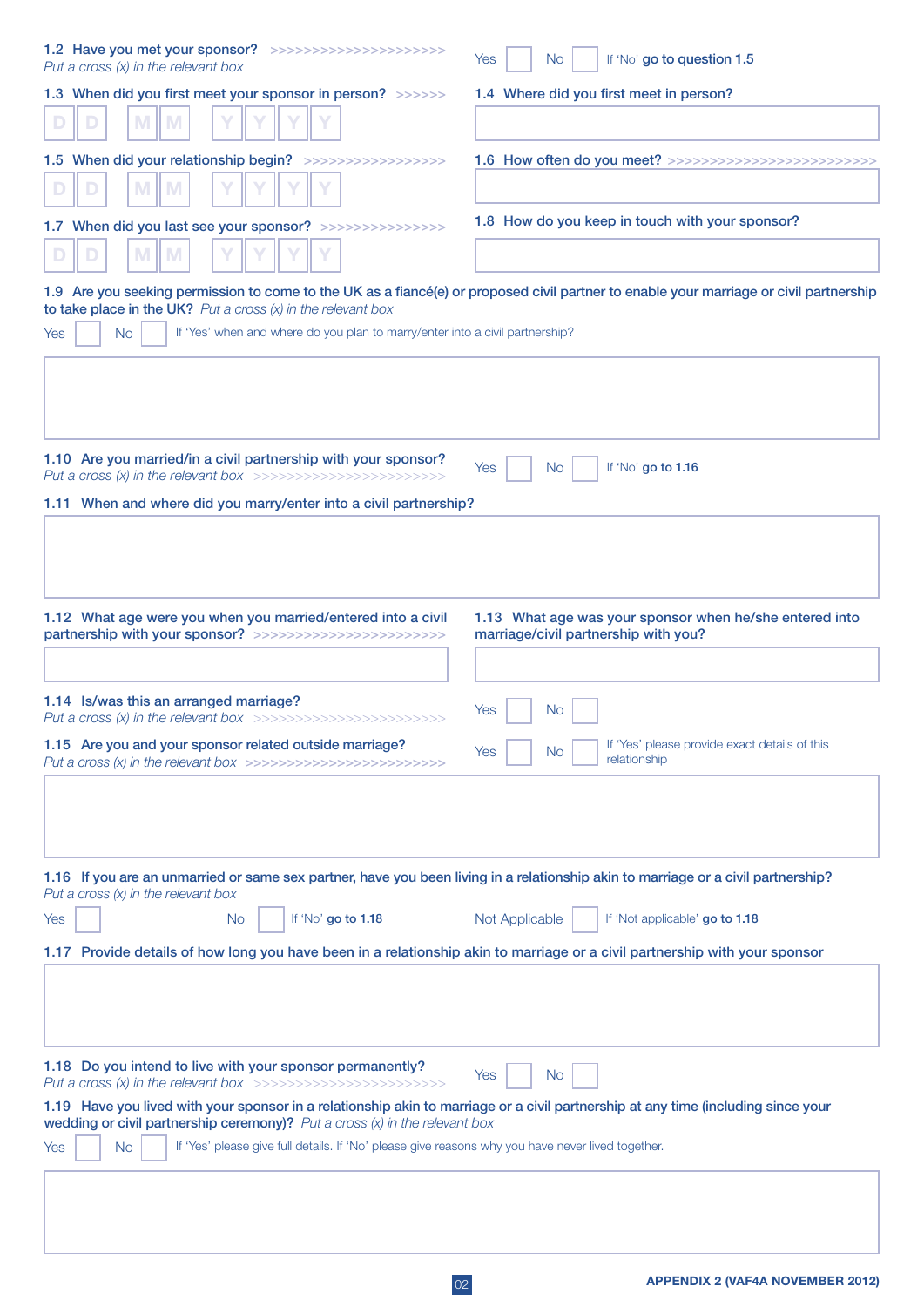| 1.20 Are either you or your sponsor currently married to or in a<br>civil partnership with another person?<br>Put a cross $(x)$ in the relevant box >>>>>>>>>>>>>>>>>>>>>>>>>> |                                                | Yes<br><b>No</b> | If 'Yes' please give full details                                                                                                   |
|--------------------------------------------------------------------------------------------------------------------------------------------------------------------------------|------------------------------------------------|------------------|-------------------------------------------------------------------------------------------------------------------------------------|
|                                                                                                                                                                                |                                                |                  |                                                                                                                                     |
| 1.21 Have you or your sponsor previously been married/or<br>entered into a civil partnership?<br>Put a cross $(x)$ in the relevant box                                         | >>>>>>>>>>>>>>>>>>>>>>><br>You (if applicable) | Yes<br><b>No</b> | If 'Yes' please give full details<br>Your Sponsor (if applicable)                                                                   |
| Name of other/former partner:                                                                                                                                                  |                                                |                  |                                                                                                                                     |
| Date of Birth:                                                                                                                                                                 |                                                |                  |                                                                                                                                     |
| Nationality of other/former partner:                                                                                                                                           |                                                |                  |                                                                                                                                     |
| Date of marriage/civil partnership:                                                                                                                                            |                                                |                  |                                                                                                                                     |
| Place of marriage/civil partnership:                                                                                                                                           |                                                |                  |                                                                                                                                     |
| Date of divorce/dissolution of<br><b>Civil Partnership</b>                                                                                                                     |                                                |                  |                                                                                                                                     |
| If there has been more than one relationship, please provide details in Part 6.                                                                                                |                                                |                  |                                                                                                                                     |
| 1.22 What languages do you speak well? >>>>>>>>>>>>>>>>                                                                                                                        |                                                |                  |                                                                                                                                     |
| 1.23 What languages does your sponsor speak well? >>>>>>                                                                                                                       |                                                |                  |                                                                                                                                     |
| 1.24 What language(s) do you and your sponsor use to<br>communicate with each other? >>>>>>>>>>>>>>>>>>>>>>>>>>>                                                               |                                                |                  |                                                                                                                                     |
| 1.25 Do you and your sponsor have any shared financial<br><b>responsibilities?</b> Put a cross $(x)$ in the relevant box >>>>>>>>>>>>                                          |                                                | Yes<br><b>No</b> | If 'Yes' please give full details                                                                                                   |
|                                                                                                                                                                                |                                                |                  |                                                                                                                                     |
| at home, or have learning difficulties? $Put a cross (x) in the relevant box$<br>If 'Yes' please give full details<br><b>No</b><br>Yes                                         |                                                |                  | 1.26 Do you, or your sponsor, have any physical or mental condition(s) which currently requires personal care or medical assistance |
|                                                                                                                                                                                |                                                |                  |                                                                                                                                     |
| 1.27 Does your sponsor have any children?<br>Put a cross $(x)$ in the relevant box >>>>>>>>>>>>>>>>>>>>>>>>>>>                                                                 |                                                | Yes<br><b>No</b> | If 'Yes' please provide full details of your sponsor's<br>children                                                                  |
| Name                                                                                                                                                                           | Nationality                                    |                  | Date of Birth                                                                                                                       |
|                                                                                                                                                                                |                                                |                  |                                                                                                                                     |
|                                                                                                                                                                                |                                                |                  |                                                                                                                                     |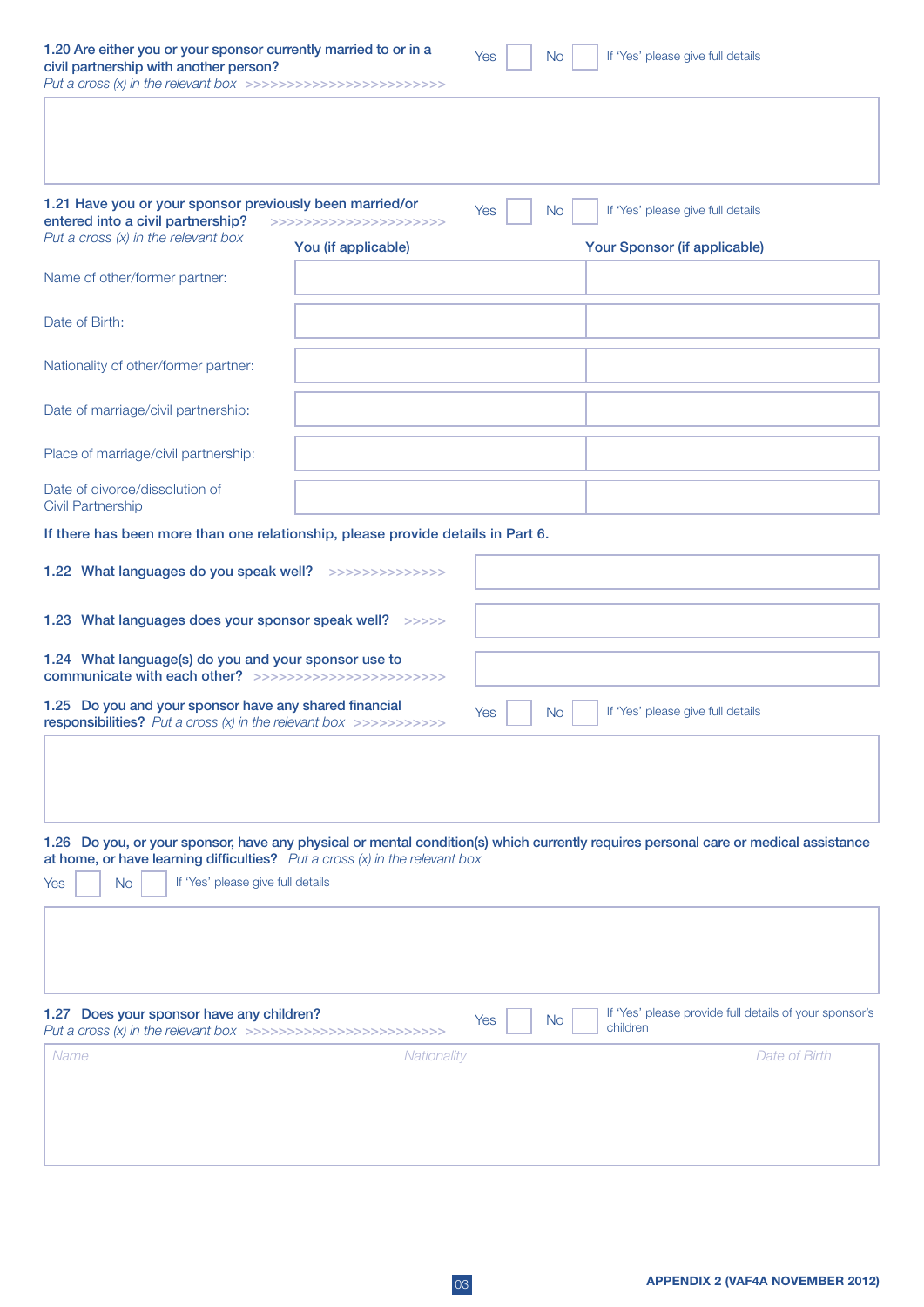| 1.28 Is your sponsor responsible for supporting anyone<br>financially, including any children listed above?<br>Put a cross $(x)$ in the relevant box >>>>>>>>>>>>>>>>>>>>>>>>>>>>                                                                                                                                                                                                                                                                                                | If 'Yes' please give full details below including how<br>Yes<br><b>No</b><br>much is spent.                                                                                                               |
|----------------------------------------------------------------------------------------------------------------------------------------------------------------------------------------------------------------------------------------------------------------------------------------------------------------------------------------------------------------------------------------------------------------------------------------------------------------------------------|-----------------------------------------------------------------------------------------------------------------------------------------------------------------------------------------------------------|
| Full Name<br>Date of Birth                                                                                                                                                                                                                                                                                                                                                                                                                                                       | How much is spent per month.                                                                                                                                                                              |
| Part 2<br>Your Accommodation & Other Details Read Guidance Notes, Part 2                                                                                                                                                                                                                                                                                                                                                                                                         |                                                                                                                                                                                                           |
| 2.1 Where do you and your sponsor plan to live in the UK? >>                                                                                                                                                                                                                                                                                                                                                                                                                     | 2.2 Does your sponsor own this property?<br>Put a cross $(x)$ in the relevant box<br>If 'No', on what basis does your sponsor occupy<br><b>No</b><br>Yes<br>this property e.g. rented, owned by a parent. |
| 2.3 Does your sponsor live in a council owned property?<br>Put a cross $(x)$ in the relevant box<br>2.4 Is you sponsor in receipt of Housing Benefit and/or >>>>><br><b>Council Tax Benefit?</b> Put a cross $(x)$ in the relevant box                                                                                                                                                                                                                                           | <b>No</b><br>Yes<br>If 'Yes' please provide full details<br><b>Yes</b><br>No.                                                                                                                             |
| 2.5 How many bedrooms are there in the property? >>>>>>>><br>2.6 How many other rooms are there in the property >>>>>>>><br>(NOT including kitchens, bathrooms and toilets)?                                                                                                                                                                                                                                                                                                     |                                                                                                                                                                                                           |
| 2.7 Does anyone, other than your sponsor, live in the >>>>>>><br><b>property?</b> Put a cross $(x)$ in the relevant box                                                                                                                                                                                                                                                                                                                                                          | If 'Yes' please provide full details of each other<br>Yes<br><b>No</b><br>person living in the property                                                                                                   |
| Full name<br>Age                                                                                                                                                                                                                                                                                                                                                                                                                                                                 | Relationship to Sponsor<br>Nationality<br>Passport number                                                                                                                                                 |
| 2.8 Do you intend to work in the UK? >>>>>>>>>>>>>>>>>>>>><br>Put a cross $(x)$ in the relevant box                                                                                                                                                                                                                                                                                                                                                                              | If 'Yes' please provide full details<br>Yes<br><b>No</b>                                                                                                                                                  |
| <b>Financial Requirement Read Guidance Notes, Part 3</b><br>Part 3                                                                                                                                                                                                                                                                                                                                                                                                               |                                                                                                                                                                                                           |
| You must meet the financial requirement to qualify for leave to enter in this category. The guidance notes are available on the UKBA<br>website and must be read when completing this section. You and your sponsor should provide the relevant evidence, as specified, to<br>demonstrate that together, as a couple, you have the financial resources you claim under this section.<br>If you need to provide details of more sources of income please provide these at Part 5. |                                                                                                                                                                                                           |
| <b>EXEMPTION FROM MEETING THE FINANCIAL REQUIREMENT</b>                                                                                                                                                                                                                                                                                                                                                                                                                          |                                                                                                                                                                                                           |
| 3.1 Is your sponsor in receipt of a disability related or carers benefit listed within the guidance notes? If you have claimed to be<br>exempt from meeting the financial requirement you must submit the relevant evidence, as specified, of your eligibility to be exempt.<br>Put a cross $(x)$ in the relevant box                                                                                                                                                            |                                                                                                                                                                                                           |
| Yes<br>If 'Yes' go to Part 4                                                                                                                                                                                                                                                                                                                                                                                                                                                     | No.                                                                                                                                                                                                       |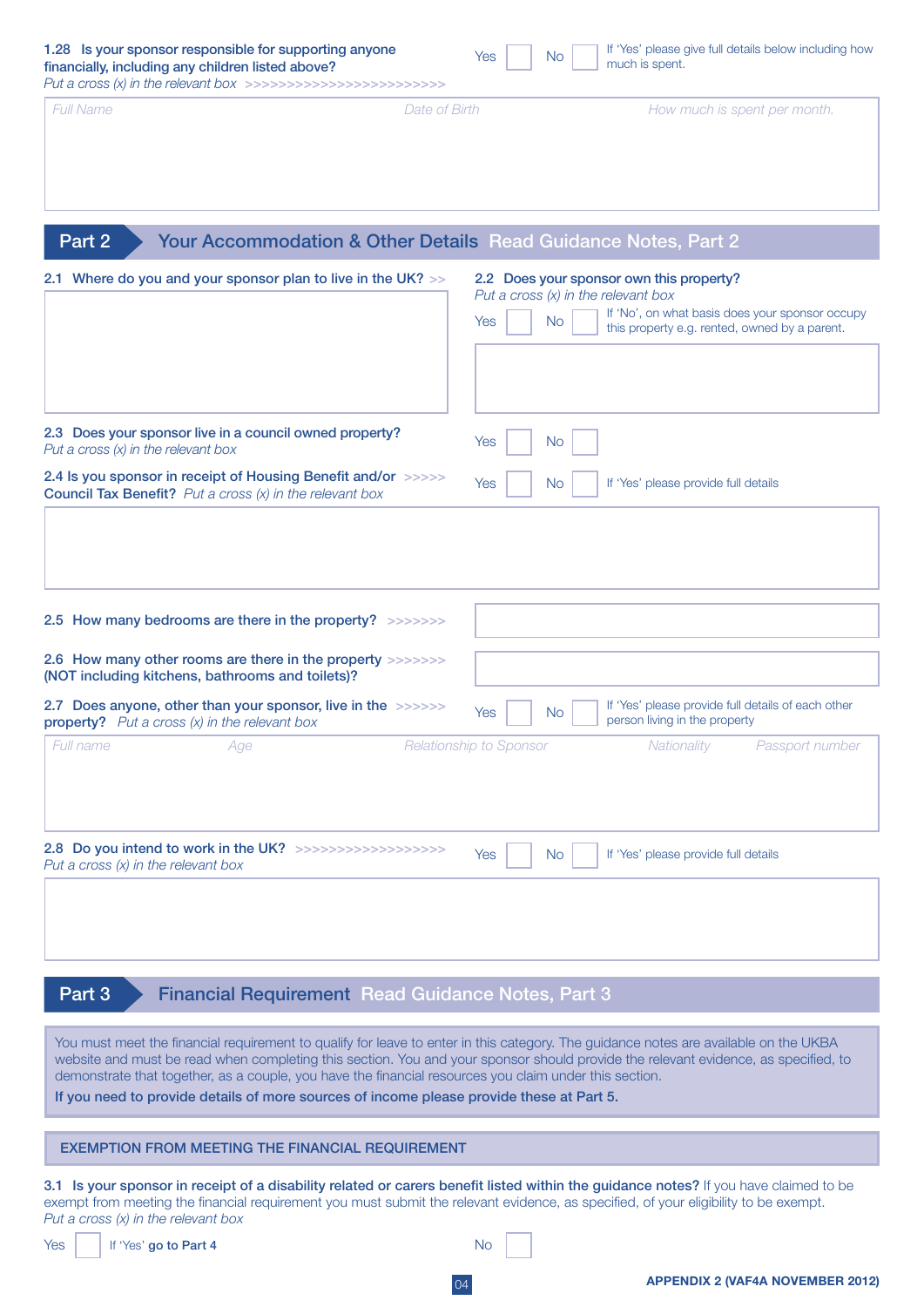| <b>CALCULATING THE RELEVANT FINANCIAL REQUIREMENT</b>                                                                          |
|--------------------------------------------------------------------------------------------------------------------------------|
| The financial requirement that you must meet will vary according to the number of child dependents under the age of 18 being   |
| sponsored for entry to the UK as part of this application, and taking account of any child dependents under the age of 18 your |

sponsor is already financially responsible for in the UK. Children who are British Citizens or not subject to UK Immigration Control do not need to be considered when calculating

- the financial requirement.
- Full details of which children the financial requirement applies to can be found within the policy guidance notes which can be found on the UKBA website. The financial requirement you need to meet may include children already sponsored who are not part of this application and you should include those children where relevant at 3.2
- Some applicants including children will need to meet a different maintenance requirement and if that applies they will need to complete Part 4 instead of this section. Full guidance can be found on the UKBA website.

3.2 What is the financial requirement you are required to meet? *Put a cross (x) in the relevant box* 

| If you are applying with more than three abild dependents under 10 you must demonstrate an income hefere toy of at legat |                                                   |
|--------------------------------------------------------------------------------------------------------------------------|---------------------------------------------------|
| If applying with more than three dependent children under >>>>>>><br>18 please indicate the number of children           |                                                   |
| Applying with three child dependents under 18 >>>>>>>>>>>>>>>>                                                           | - an income before tax of at least £27,200 a year |
| Applying with two child dependents under 18 >>>>>>>>>>>>>>>>>                                                            | - an income before tax of at least £24,800 a year |
| Applying with one child dependent under 18 >>>>>>>>>>>>>>>>>>                                                            | - an income before tax of at least £22,400 a year |
| Applying with no child dependents under 18>>>>>>>>>>>>>>>>>>>                                                            | - an income before tax of at least £18,600 a year |

If you are applying with more than three child dependents under 18, you must demonstrate an income before tax of at least £27,200 a year plus £2,400 for each additional child.

Indicate the financial requirement you must meet here: >>>>>>>>

£

If you are an applicant under the age of 18 applying on your own to join a sponsor, read the policy guidance note for further information on the financial requirement you are required to meet.

#### MEETING THE FINANCIAL REQUIREMENT

You must indicate how you meet the financial requirement. The policy guidance notes for this application explain what financial source(s) you may use and the relevant evidence you must submit with your application. You only need to provide evidence of the income and/or cash savings required to show you meet the financial requirement. See Category A-G in the policy guidance note setting out the options for how you can meet the financial requirement. Some Categories can be combined with others to meet the financial requirement. You should complete all sections you need to rely on to meet the financial requirement provided the options can be combined with each other.

#### 3.3 From the list below, please indicate the main method of meeting the financial requirement.

| Income from salaried employment<br>in the UK >>>>>>>>>>>>>>>>>>>>>>>               | - Complete Part 3A |            |            |
|------------------------------------------------------------------------------------|--------------------|------------|------------|
|                                                                                    |                    | category A | category B |
| Income from salaried employment >>><br>overseas (with job offer in the UK)         | - Complete Part 3B |            |            |
|                                                                                    |                    | category A | category B |
| Income from self employment >>>>>>                                                 | - Complete Part 3C |            |            |
|                                                                                    |                    | category F | category G |
| Income from other non-employment<br>SOUICES >>>>>>>>>>>>>>>>>>>>>>>>               | - Complete Part 3D |            |            |
|                                                                                    |                    | category C |            |
| Income from pension and permitted<br>benefits<br>$\rightarrow$ >>>>>>>>>>>>>>>>>>> | - Complete Part 3E |            |            |
|                                                                                    |                    | category E |            |
| Cash savings >>>>>>>>>>>>>>>>>>>>                                                  | - Complete Part 3F |            |            |
|                                                                                    |                    | category D |            |

For each financial source you rely on to meet the financial requirement you should submit the relevant evidence with your application as specified in the Immigration Rules and policy guidance notes.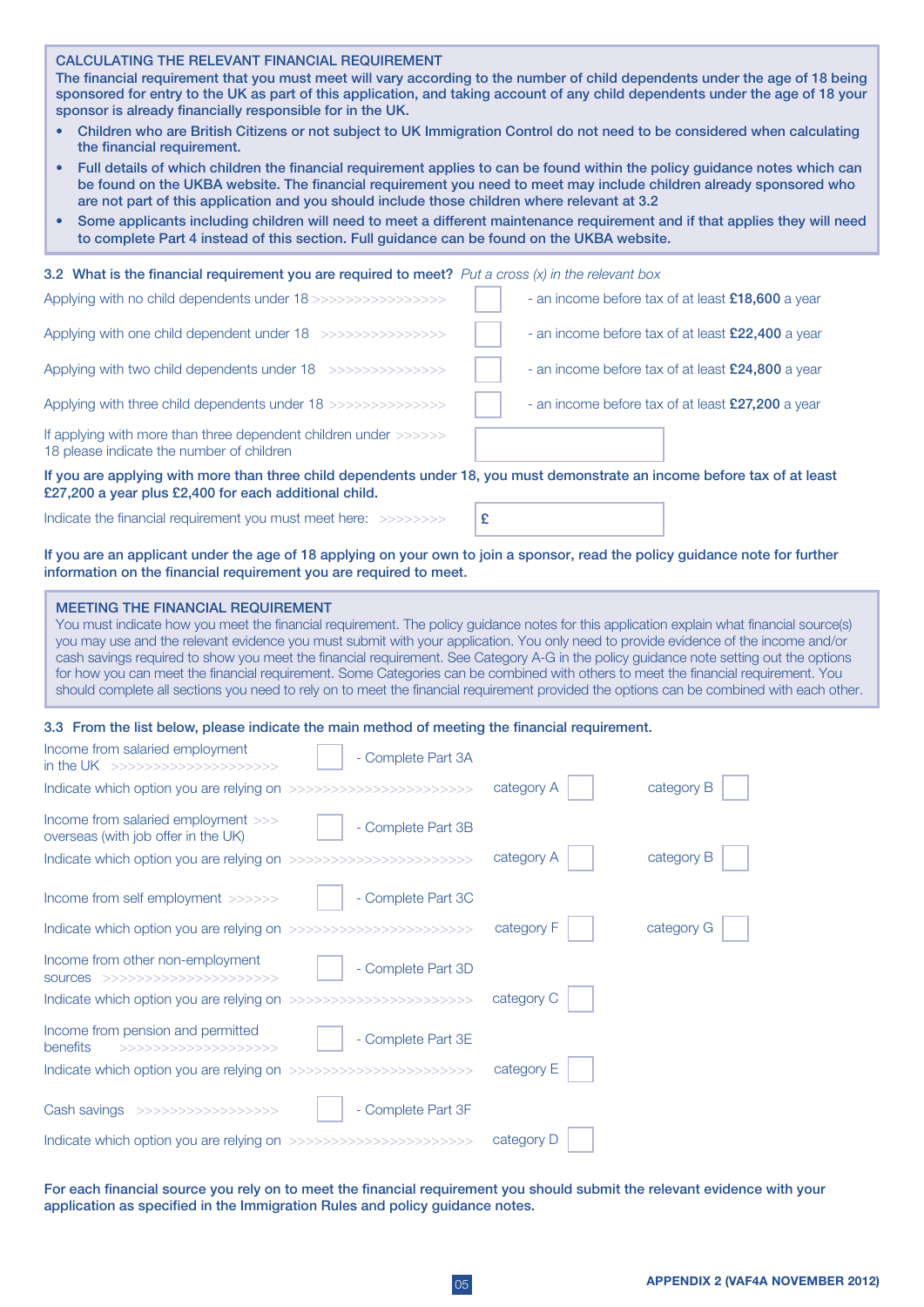| Part 3A Your sponsor's income from salaried employment in the UK                                                                                                                                   |                                                                                                                               |
|----------------------------------------------------------------------------------------------------------------------------------------------------------------------------------------------------|-------------------------------------------------------------------------------------------------------------------------------|
| or B ways to meet the financial requirement as set out in the policy guidance notes.                                                                                                               | Only complete this section if your sponsor is working in the UK. This section contains information relevant to the Category A |
| 3.4 Is your sponsor currently employed in the UK? >>>>>>>>><br>Put a cross $(x)$ in the relevant box                                                                                               | No If 'No' go to Part 3B<br><b>Yes</b><br>No.                                                                                 |
| 3.5 What is your sponsor's job title? >>>>>>>>>>>>>>>>>>>>>>                                                                                                                                       | 3.6 What is the name of your sponsor's employer?                                                                              |
|                                                                                                                                                                                                    |                                                                                                                               |
| 3.7 On what date did your sponsor commence this >>>>>>>><br>employment?                                                                                                                            | 3.8 What is your sponsor's National Insurance (NI) number?                                                                    |
|                                                                                                                                                                                                    |                                                                                                                               |
| 3.9 What type of employment is this? $Put a cross (x) in the relevant box$                                                                                                                         |                                                                                                                               |
| Temporary employment                                                                                                                                                                               | Permanent employment                                                                                                          |
| 3.10 What is the address, phone number and email address of your sponsor's employer?<br>Full postal address including Post/ZIP code >>>>>>>>>>>>>>>>>>>                                            | Landline telephone number                                                                                                     |
|                                                                                                                                                                                                    |                                                                                                                               |
|                                                                                                                                                                                                    | Mobile/cellular number                                                                                                        |
|                                                                                                                                                                                                    |                                                                                                                               |
|                                                                                                                                                                                                    | Email address                                                                                                                 |
|                                                                                                                                                                                                    |                                                                                                                               |
| 3.11 What is your sponsor's annual income from this employment before tax? >>>>>>>>>>>>>>                                                                                                          | £                                                                                                                             |
| 3.12 Has your sponsor been in employment with the same employer and earning the amount, as detailed in 3.11 above,<br>continuously for 6 months prior to the date of the application? (Category A) |                                                                                                                               |
| If 'Yes' go to 3.21<br>Yes                                                                                                                                                                         | No.<br>If 'No' go to 3.13                                                                                                     |
| 3.13 Has your sponsor had other salaried employment, in the UK, in the 12 months prior to the date of application?<br>(Category B) Put a cross $(x)$ in the relevant box                           |                                                                                                                               |
| Yes                                                                                                                                                                                                | <b>No</b><br>If 'No' go to 3.20                                                                                               |
| 3.14 What was your sponsor's previous/other job title? >>>>                                                                                                                                        |                                                                                                                               |
| 3.15 What was the name of your sponsor's previous/other                                                                                                                                            |                                                                                                                               |
| 3.16 On what date did your sponsor commence this >>>>>>><br>employment?                                                                                                                            | M<br><b>M</b>                                                                                                                 |
| On what date did your sponsor finish this employment? ><br>3.17                                                                                                                                    |                                                                                                                               |
| 3.18 What type of employment was this? Put a cross $(x)$ in the relevant box                                                                                                                       |                                                                                                                               |
| Temporary employment                                                                                                                                                                               | Permanent employment                                                                                                          |
| 3.19 What is the address, phone number and email address of your sponsor's previous/other employer?<br>Full postal address including Post/ZIP code >>>>>>>>>>>>>>>>>>>                             | Landline telephone number                                                                                                     |
|                                                                                                                                                                                                    |                                                                                                                               |
|                                                                                                                                                                                                    | Mobile/cellular number                                                                                                        |
|                                                                                                                                                                                                    |                                                                                                                               |
|                                                                                                                                                                                                    | Email address                                                                                                                 |
|                                                                                                                                                                                                    |                                                                                                                               |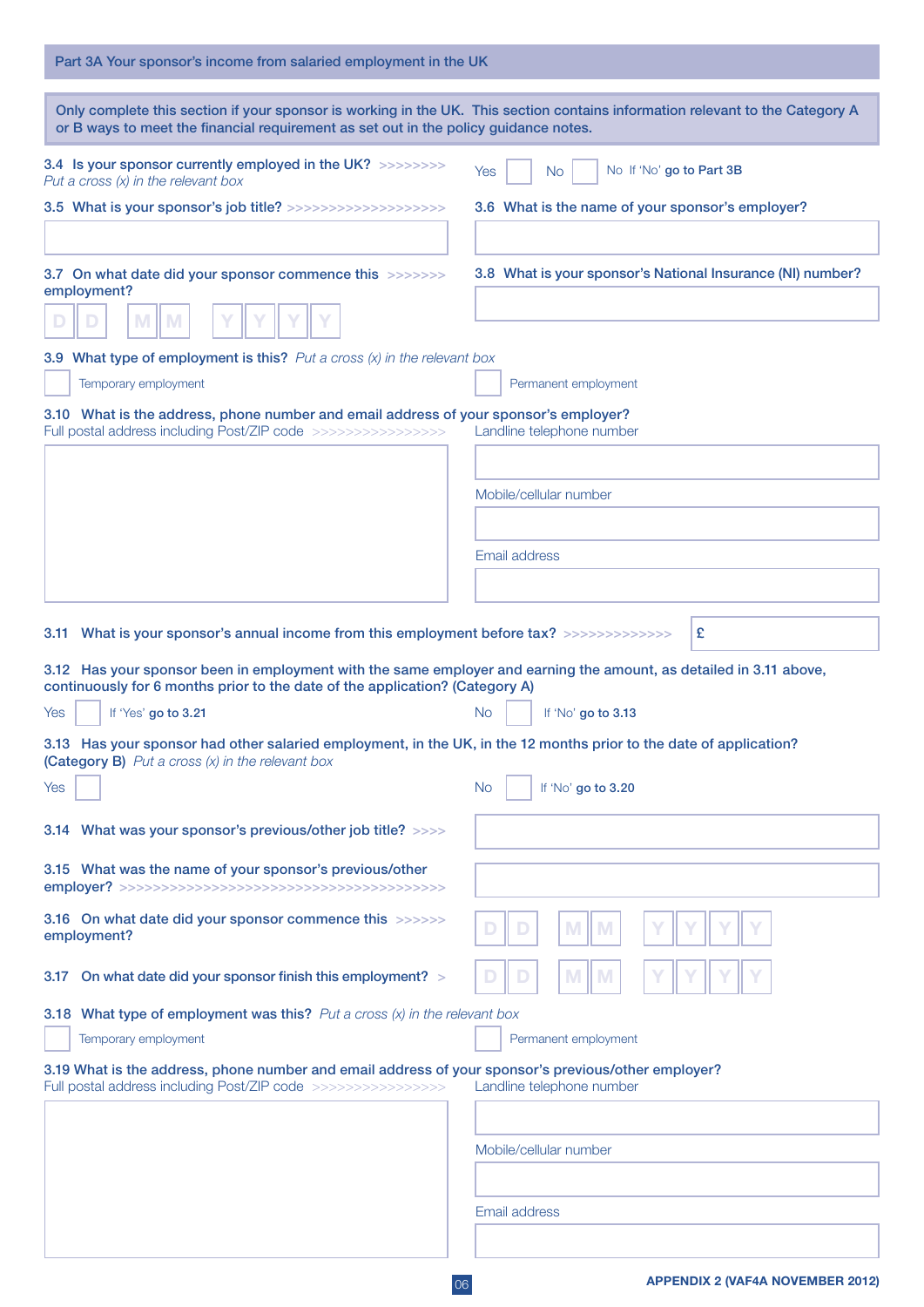| 3.20 What was your sponsor's total income (before tax) from salaried employment in the 12                                                                                                                                                                                                             | £                                                 |  |
|-------------------------------------------------------------------------------------------------------------------------------------------------------------------------------------------------------------------------------------------------------------------------------------------------------|---------------------------------------------------|--|
| If your sponsor has or had more than one previous/other job, you must provide full details for each job held at Part 5. You<br>must also submit the specified evidence for each job detailed with your application.                                                                                   |                                                   |  |
| 3.21 Does your sponsor's annual income (before tax) from their current salaried employment<br>Yes<br>No<br>meet or exceed the financial requirement you must meet? >>>>>>>>>>>>>>>>>>>>>>>>>>>>>>>>>                                                                                                  |                                                   |  |
| 3.22 If your sponsor has not been employed by the same employer for 6 months prior to the<br>Yes<br>No<br>application does their total income (before tax) from salaried employment received in the<br>12 months prior to your application meet or exceed the financial requirement you must meet? >> |                                                   |  |
| Part 3B Your sponsor's income from salaried employment outside the UK                                                                                                                                                                                                                                 |                                                   |  |
| Only complete this section if your sponsor is not permanently resident in the UK and will be returning to the UK to work. This<br>section contains information relevant to the Category A or B ways to meet the financial requirement as set out in the policy<br>guidance notes.                     |                                                   |  |
| 3.23 Is your sponsor currently employed overseas? >>>>>>>><br>Put a cross $(x)$ in the relevant box                                                                                                                                                                                                   | If 'No' go to Part 3.31<br>Yes<br>No.             |  |
| 3.24 What is your sponsor's job title? >>>>>>>>>>>>>>>>>>>>>                                                                                                                                                                                                                                          | 3.25 What is the name of your sponsor's employer? |  |
|                                                                                                                                                                                                                                                                                                       |                                                   |  |
| 3.26 On what date did your sponsor commence this >>>>>>><br>employment?                                                                                                                                                                                                                               |                                                   |  |
| <b>3.27</b> What type of employment is this? Put a cross $(x)$ in the relevant box                                                                                                                                                                                                                    |                                                   |  |
| Temporary employment                                                                                                                                                                                                                                                                                  | Permanent employment                              |  |
| 3.28 What is the address, phone number and email address of your sponsor's employer?<br>Full postal address including Post/ZIP code >>>>>>>>>>>>>>>>>>>                                                                                                                                               | Landline telephone number                         |  |
|                                                                                                                                                                                                                                                                                                       |                                                   |  |
|                                                                                                                                                                                                                                                                                                       | Mobile/cellular number                            |  |
|                                                                                                                                                                                                                                                                                                       |                                                   |  |
|                                                                                                                                                                                                                                                                                                       | Email address                                     |  |
|                                                                                                                                                                                                                                                                                                       |                                                   |  |
|                                                                                                                                                                                                                                                                                                       |                                                   |  |
| 3.29 What is your sponsor's annual income from this employment before tax? >>>>>>>>>>>>>>                                                                                                                                                                                                             | £                                                 |  |
| 3.30 Has your sponsor been in employment with the same employer and earning the amount, as                                                                                                                                                                                                            |                                                   |  |
| detailed in 3.29 above, continuously for 6 months prior to the date of the application? (Category A) >>>                                                                                                                                                                                              | Yes<br>No                                         |  |
| 3.31 Has your sponsor had other salaried employment overseas in the 12 months prior to the date of application? (Category B)<br>Put a cross $(x)$ in the relevant box                                                                                                                                 |                                                   |  |
| Yes                                                                                                                                                                                                                                                                                                   | No.<br>If 'No' go to 3.39                         |  |
| 3.32 What was your sponsor's previous/other job title? >>>>                                                                                                                                                                                                                                           |                                                   |  |
| 3.33 What was the name of your sponsor's previous/other                                                                                                                                                                                                                                               |                                                   |  |
| 3.34 On what date did your sponsor commence this >>>>>>><br>employment?                                                                                                                                                                                                                               | M<br>M                                            |  |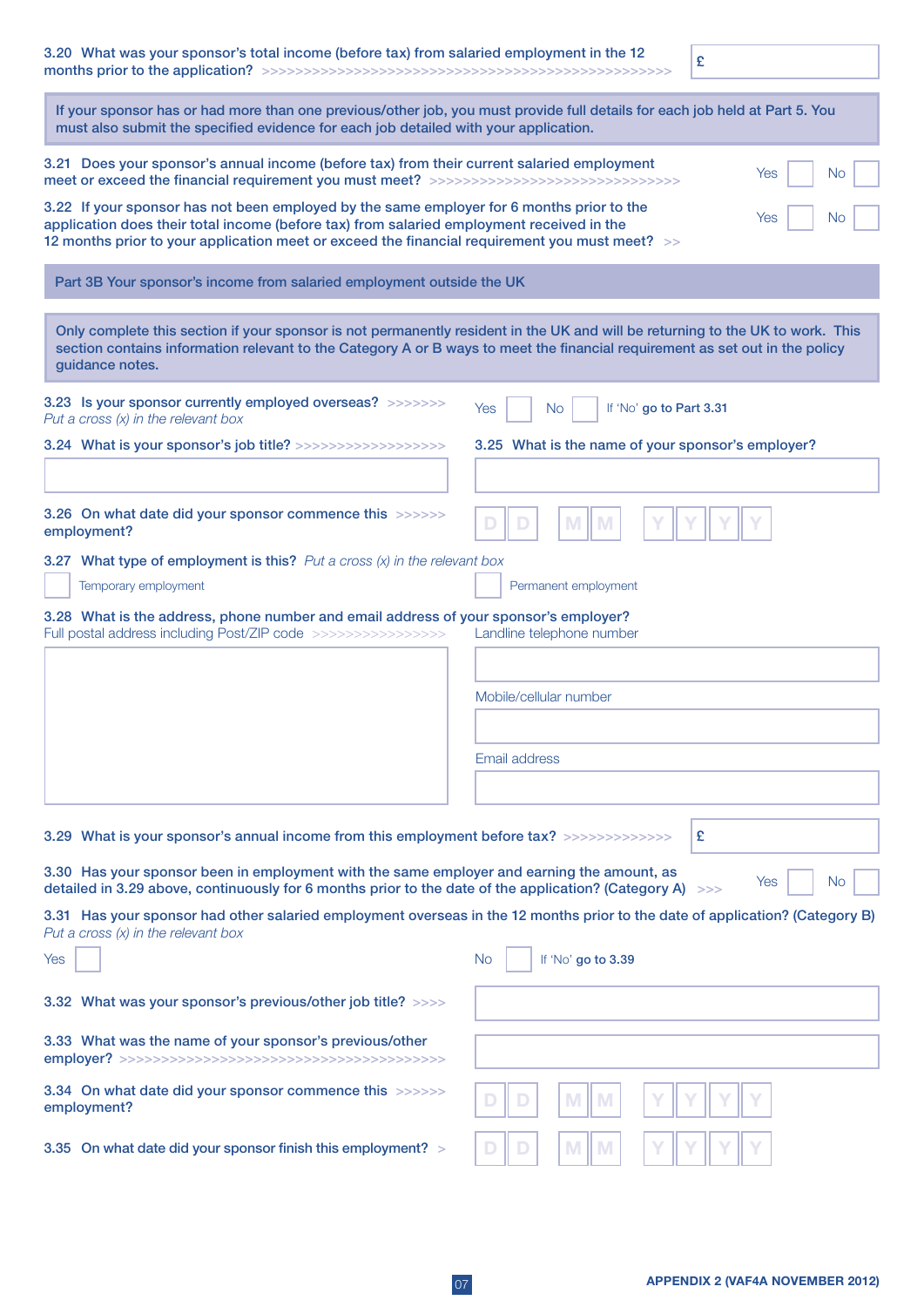## 3.36 What type of employment was your sponsor's previous/other employment? *Put a cross (x) in the relevant box*

| Temporary employment                                                                                                                                                                                                | Permanent employment      |
|---------------------------------------------------------------------------------------------------------------------------------------------------------------------------------------------------------------------|---------------------------|
| 3.37 What is the address, phone number and email address of your sponsor's previous/other employer?<br>Full postal address including Post/ZIP code >>>>>>>>>>>>>>>>>>>                                              | Landline telephone number |
|                                                                                                                                                                                                                     |                           |
|                                                                                                                                                                                                                     | Mobile/cellular number    |
|                                                                                                                                                                                                                     |                           |
|                                                                                                                                                                                                                     | Email address             |
|                                                                                                                                                                                                                     |                           |
| 3.38 What was your sponsor's total income from salaried employment before tax in the                                                                                                                                | £                         |
| If your sponsor has or had more than one previous/other job, you must provide full details for each job held at Part 5. You<br>must also submit the specified evidence for each job detailed with your application. |                           |
| 3.39 Has your sponsor been offered a job in the UK which is due to start within 3 months of their                                                                                                                   | Yes<br>No.                |
| 3.40 When is this job due to start? >>>>>>>>>>>>>>>>>>>>>>>                                                                                                                                                         |                           |
| 3.41 What will your sponsor's new job title be? >>>>>>>>>>>                                                                                                                                                         |                           |
| 3.42 What is the name your sponsor's new employer? >>>>                                                                                                                                                             |                           |
| <b>3.43</b> What type of employment is this? Put a cross $(x)$ in the relevant box                                                                                                                                  |                           |
| Temporary employment                                                                                                                                                                                                | Permanent employment      |
| 3.44 What is the address, phone number and email address of your sponsor's new employer?<br>Full postal address including Post/ZIP code >>>>>>>>>>>>>>>>>>>                                                         | Landline telephone number |
|                                                                                                                                                                                                                     |                           |
|                                                                                                                                                                                                                     | Mobile/cellular number    |
|                                                                                                                                                                                                                     |                           |
|                                                                                                                                                                                                                     | Email address             |
|                                                                                                                                                                                                                     |                           |
| 3.45 What will your sponsor's annual income be (before tax) in this new job? >>>>>>>>>>>>>>>>>>>>>>>                                                                                                                | £                         |
| 3.46 Does your sponsor's annual income (before tax) from their current salaried employment<br>overseas meet or exceed the financial requirement you must meet? >>>>>>>>>>>>>>>>>>>>>>>                              | Yes<br>No                 |
| 3.47 If your sponsor has not been employed by the same employer for six months prior to<br>the application, does their total income from salaried employment overseas received in the 12                            | Yes<br>No                 |
| months prior to application meet or exceed the financial requirement you must meet?                                                                                                                                 | >>>>>>                    |

3.48 Does your sponsor's annual income (before tax) from their future employment in the UK meet or exceed the financial requirement you must meet? >>>>>>>>>>>>>>>>>>>>>>>>>>>>> Yes No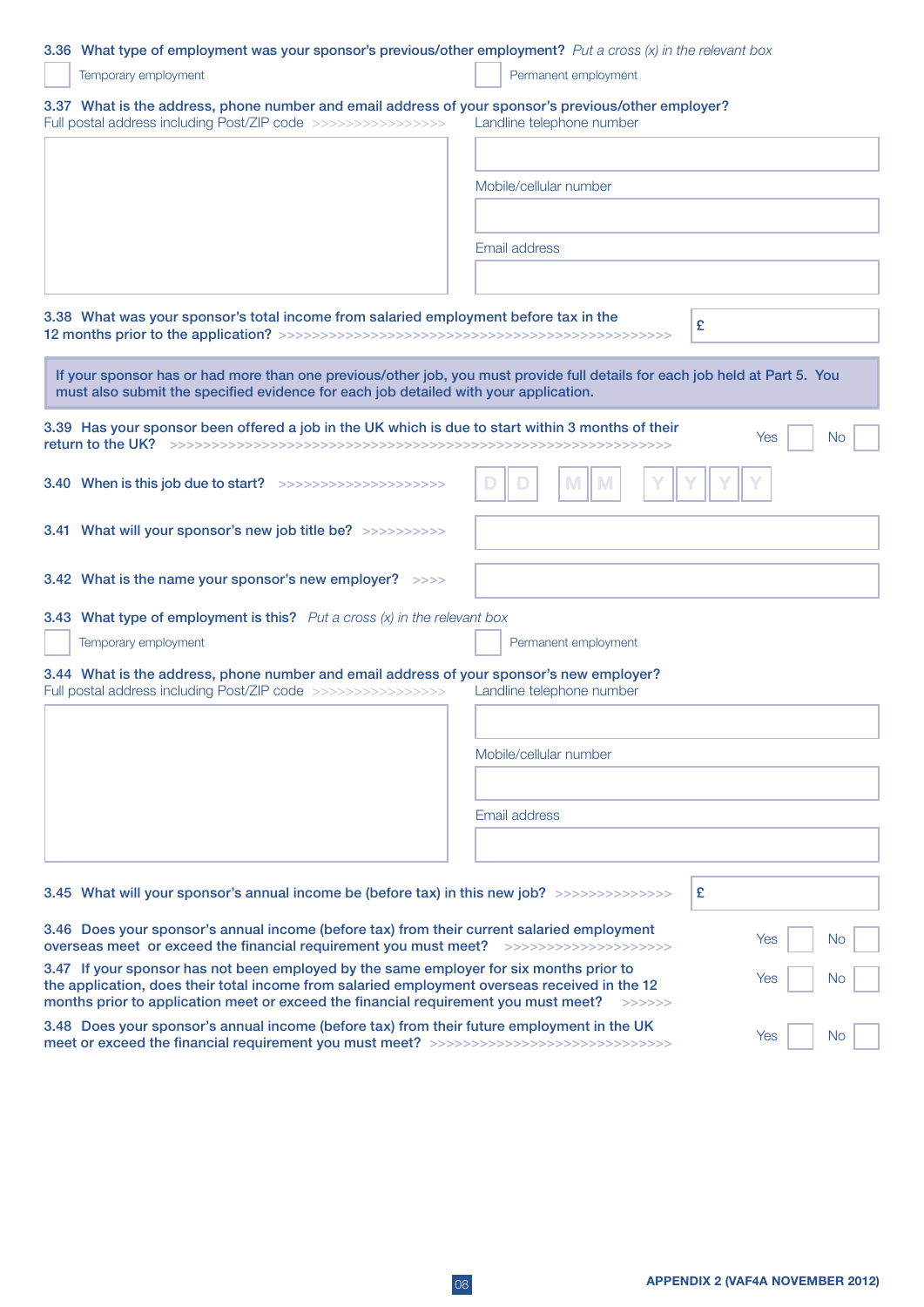| Part 3C Your sponsor's income from self employment                                                                                                                                                                               |                                                  |
|----------------------------------------------------------------------------------------------------------------------------------------------------------------------------------------------------------------------------------|--------------------------------------------------|
| This section contains information relevant to the Category F and G ways to meet the financial requirement as set out in the<br>policy guidance notes.                                                                            |                                                  |
| 3.49 Was your sponsor self employed on the date of this<br>application? Put a cross $(x)$ in the relevant box >>>>>>>>>>>>>>>                                                                                                    | Yes<br><b>No</b>                                 |
| 3.50 How long has your sponsor been self employed? >>>>                                                                                                                                                                          | 3.51 What is the name of your sponsor's company? |
| 3.52 What is the address, phone number and email address of your sponsor's company?<br>Full postal address including Post/ZIP code >>>>>>>>>>>>>>>>>>>                                                                           | Landline telephone number                        |
|                                                                                                                                                                                                                                  |                                                  |
|                                                                                                                                                                                                                                  | Mobile/cellular number                           |
|                                                                                                                                                                                                                                  |                                                  |
|                                                                                                                                                                                                                                  | Email address                                    |
|                                                                                                                                                                                                                                  |                                                  |
| 3.53 Is your sponsor's company based in the UK or outside<br><b>the UK?</b> Put a cross $(x)$ in the relevant box                                                                                                                | <b>UK</b><br>Outside the UK                      |
| 3.54 Is your sponsor registered as self employed in the UK with HM Revenue & Customs (HMRC)?<br>Put a cross (x) in the relevant box >>>>>>>>>>>>>>>>>>>>>>>>>                                                                    | Yes<br>No                                        |
| 3.55 What is your sponsor's National Insurance (NI)                                                                                                                                                                              |                                                  |
| 3.56 Please indicate what type of company your sponsor owns/runs: $Put a cross (x) in the relevant box$                                                                                                                          |                                                  |
| Sole trader                                                                                                                                                                                                                      | Franchise agreement                              |
| In partnership                                                                                                                                                                                                                   | Limited company based in the UK                  |
| 3.57 What is the nature of your sponsor's self-employed                                                                                                                                                                          |                                                  |
| Complete either section 3.58 Category F or 3.59 Category G depending on how you intend to meet the financial requirement.                                                                                                        |                                                  |
| 3.58 Category F                                                                                                                                                                                                                  |                                                  |
| i) How much income did your sponsor earn (before tax) from self employment in the last full financial year? >                                                                                                                    | £                                                |
| ii) Does your sponsor's self employment earnings (before tax) in the last full financial year meet or exceed the financial requirement you must<br>meet? Put a cross (x) in the relevant box                                     |                                                  |
| <b>No</b><br>Yes<br>If 'Yes' go to Part 3D                                                                                                                                                                                       |                                                  |
| 3.59 Category G<br>i) How much income did your sponsor earn (before tax) from self employment in the last full financial                                                                                                         | £                                                |
| ii) How much income did your sponsor earn (before tax) from self-employment in the previous full financial                                                                                                                       | £                                                |
| iii) Do your sponsor's average self employment earnings (before tax) from the last two full financial years meet or exceed the financial<br>requirement you must meet? Put a cross $(x)$ in the relevant box<br><b>No</b><br>Yes |                                                  |
|                                                                                                                                                                                                                                  |                                                  |
| 3.60 Does your sponsor's self employment income meet or exceed the financial requirement when combined with other<br>specified income for the relevant financial year or years? Put a cross $(x)$ in the relevant box            |                                                  |
| Yes<br>No.                                                                                                                                                                                                                       |                                                  |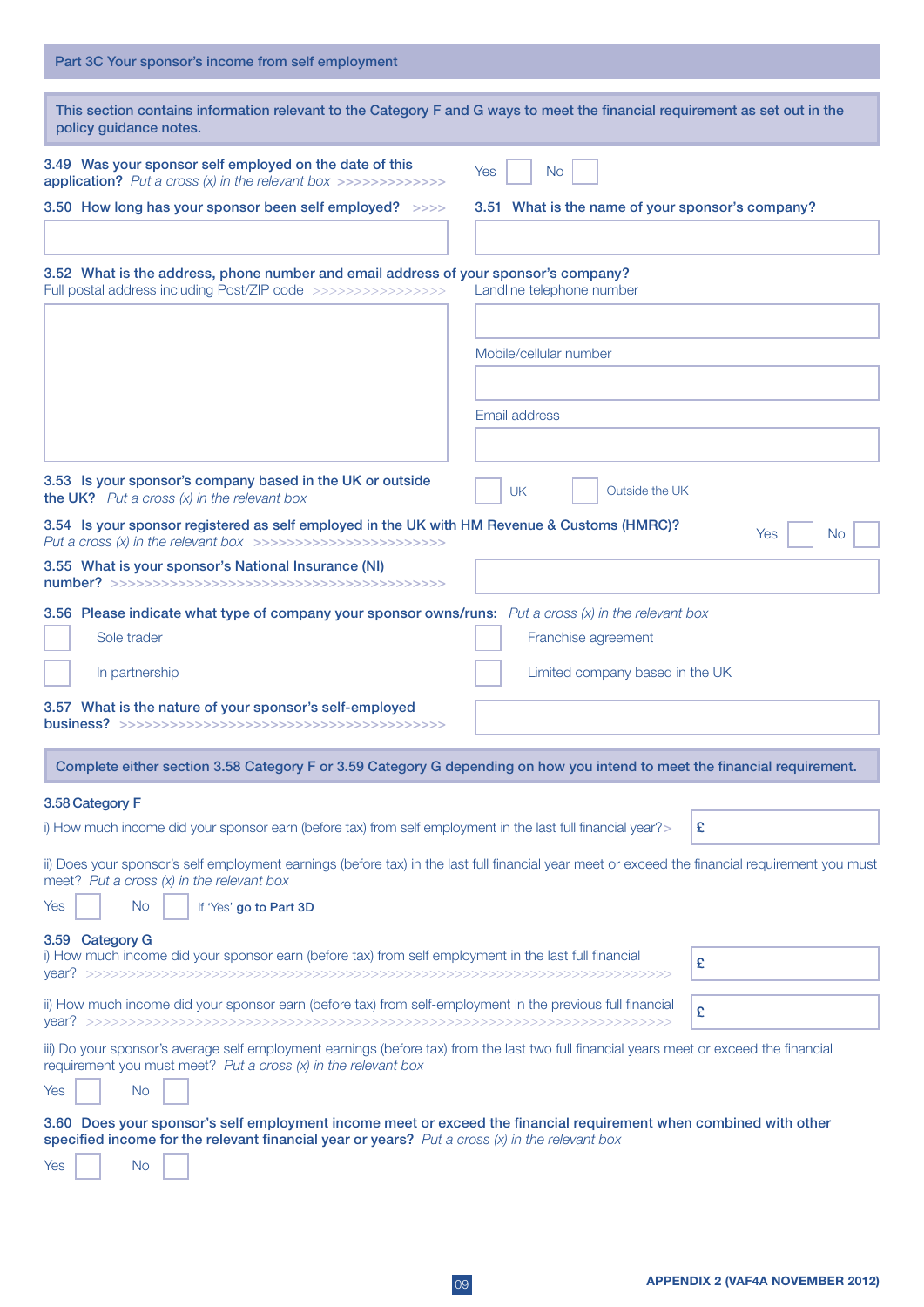This section contains information relevant to the Category C way to meet the financial requirement as set out in the policy guidance notes. Do not include pension income here. Please only include income from assets that you and your sponsor continue to own at the date of application.

#### 3.61 Additional sources of income

|                                                                                                                                                                                                                                                                                                                                                                                                                   |                                                                                                                                                                         | In sponsor's name | In your name                                                | In joint names |
|-------------------------------------------------------------------------------------------------------------------------------------------------------------------------------------------------------------------------------------------------------------------------------------------------------------------------------------------------------------------------------------------------------------------|-------------------------------------------------------------------------------------------------------------------------------------------------------------------------|-------------------|-------------------------------------------------------------|----------------|
| a)                                                                                                                                                                                                                                                                                                                                                                                                                | Source of income                                                                                                                                                        |                   |                                                             |                |
| b)                                                                                                                                                                                                                                                                                                                                                                                                                | Contact details for source of<br>income                                                                                                                                 |                   |                                                             |                |
|                                                                                                                                                                                                                                                                                                                                                                                                                   | c) Account/reference details                                                                                                                                            |                   |                                                             |                |
|                                                                                                                                                                                                                                                                                                                                                                                                                   | d) Amount of income in the last<br>12 months. (before tax)                                                                                                              |                   |                                                             |                |
| e)                                                                                                                                                                                                                                                                                                                                                                                                                | Amount of income in the last<br>financial year if self employed.<br>(before tax)                                                                                        |                   |                                                             |                |
| f                                                                                                                                                                                                                                                                                                                                                                                                                 | Amount of income in the<br>last two financial years if self<br>employed. (before tax)                                                                                   |                   |                                                             |                |
|                                                                                                                                                                                                                                                                                                                                                                                                                   |                                                                                                                                                                         |                   |                                                             |                |
|                                                                                                                                                                                                                                                                                                                                                                                                                   | If you or your sponsor has more than one source of non-employment income, you must provide full details in Part 5 and<br>submit the specified evidence for each source. |                   |                                                             |                |
|                                                                                                                                                                                                                                                                                                                                                                                                                   |                                                                                                                                                                         |                   |                                                             |                |
|                                                                                                                                                                                                                                                                                                                                                                                                                   | 3.62 What is your/your sponsor's total annual income from non-employment sources? >                                                                                     |                   |                                                             | £              |
| 3.63 If the total annual income from non-employment sources is taken together with your sponsor's income from employment<br>(Part 3A or Part 3B and/or Part 3C) does this meet or exceed the financial requirement you must meet?<br>Put a cross (x) in the relevant box<br><b>No</b><br>Yes                                                                                                                      |                                                                                                                                                                         |                   |                                                             |                |
|                                                                                                                                                                                                                                                                                                                                                                                                                   |                                                                                                                                                                         |                   |                                                             |                |
|                                                                                                                                                                                                                                                                                                                                                                                                                   | Part 3E Income from pension and permitted benefits                                                                                                                      |                   |                                                             |                |
| Refer to the policy guidance notes for the UK/foreign state pension or private pension received by you or your sponsor and<br>for the UK maternity and bereavement benefits received by your sponsor which can count towards meeting the financial<br>requirement. This section contains information relevant to the Category E way to meet the financial requirement as set out in<br>the policy guidance notes. |                                                                                                                                                                         |                   |                                                             |                |
|                                                                                                                                                                                                                                                                                                                                                                                                                   | 3.64 What pension/benefit do you/your sponsor receive? >>                                                                                                               |                   | 3.65 On what date was the pension/benefit first paid?       |                |
|                                                                                                                                                                                                                                                                                                                                                                                                                   | 3.66 What is your sponsor's DWP reference number? >>>>>                                                                                                                 |                   | 3.67 What is your sponsor's National Insurance (NI) number? |                |
|                                                                                                                                                                                                                                                                                                                                                                                                                   |                                                                                                                                                                         |                   |                                                             |                |
|                                                                                                                                                                                                                                                                                                                                                                                                                   |                                                                                                                                                                         |                   |                                                             | £              |
|                                                                                                                                                                                                                                                                                                                                                                                                                   |                                                                                                                                                                         |                   |                                                             | £              |
|                                                                                                                                                                                                                                                                                                                                                                                                                   | 3.70 What is the total amount of these pensions and benefits received in the last 12 months? >>                                                                         |                   |                                                             | £              |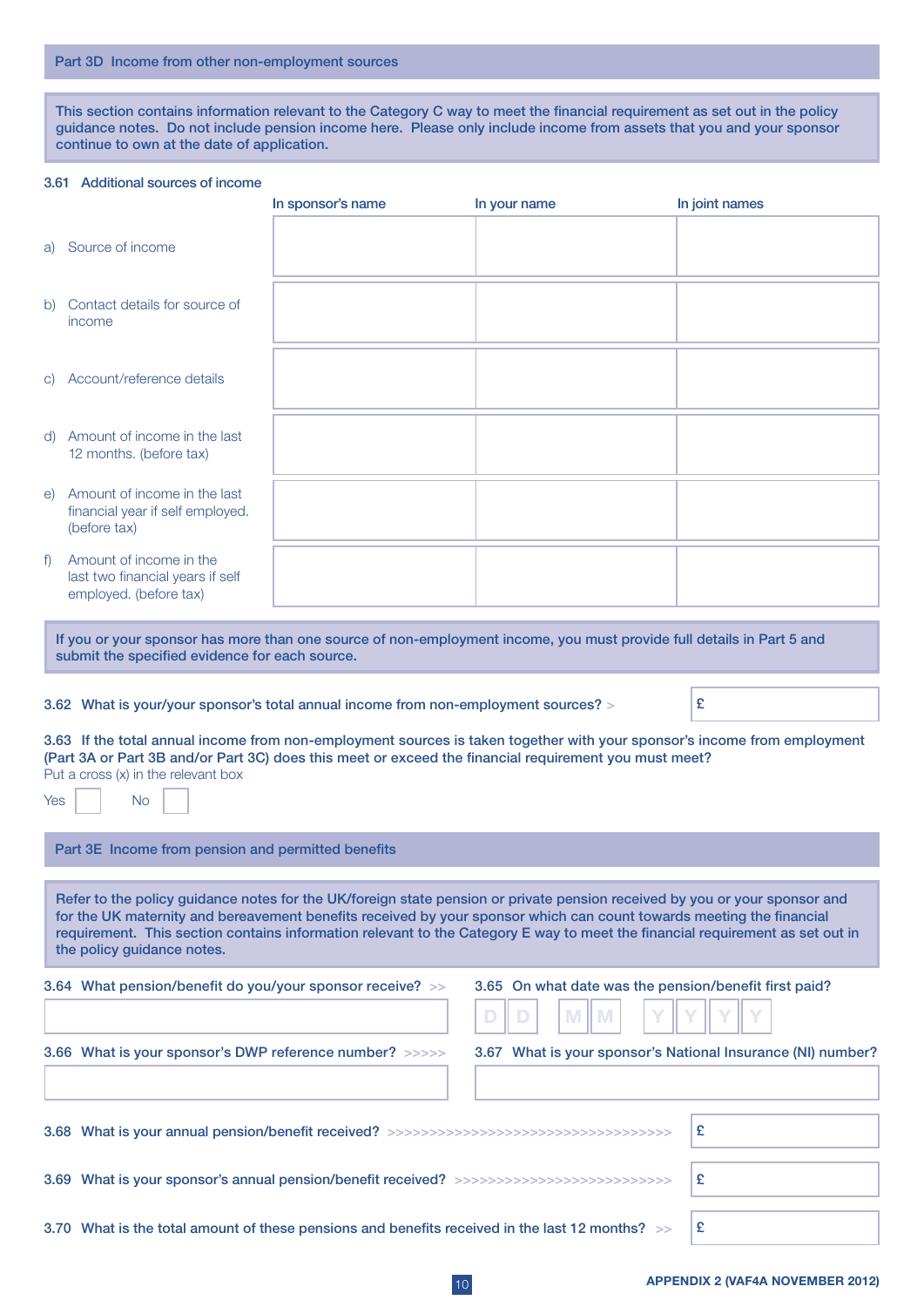|                                                                                                                                                                    | 3.71 If your sponsor is self employed, what is the total amount of these pensions and benefits<br>£<br>received in the last full financial year? >>>>>>>>>>>>>>>>>>>> |                        |                                                                                                                                                                                                                                                                                                                                                                                                                                                                                                                                                                                                                                                                                                                                                                                  |                                                              |
|--------------------------------------------------------------------------------------------------------------------------------------------------------------------|-----------------------------------------------------------------------------------------------------------------------------------------------------------------------|------------------------|----------------------------------------------------------------------------------------------------------------------------------------------------------------------------------------------------------------------------------------------------------------------------------------------------------------------------------------------------------------------------------------------------------------------------------------------------------------------------------------------------------------------------------------------------------------------------------------------------------------------------------------------------------------------------------------------------------------------------------------------------------------------------------|--------------------------------------------------------------|
| 3.72 If your sponsor is self employed, what is the total amount of these pensions and benefits<br>received in the last two full financial years? >>>>>>>>>>>>>>>>> |                                                                                                                                                                       |                        | £                                                                                                                                                                                                                                                                                                                                                                                                                                                                                                                                                                                                                                                                                                                                                                                |                                                              |
|                                                                                                                                                                    | evidence for each benefit.                                                                                                                                            |                        | If your sponsor received more than one permitted benefit, you must provide full details at Part 5 and submit the specified                                                                                                                                                                                                                                                                                                                                                                                                                                                                                                                                                                                                                                                       |                                                              |
| Yes                                                                                                                                                                | Put a cross $(x)$ in the relevant box<br><b>No</b><br>If 'No' go to Part 3F                                                                                           |                        | 3.73 If the total annual income from your sponsor's employment (Part 3A, Part 3B and/or Part 3C) is taken together with income<br>from non employment sources and pension/benefits, does this meet or exceed the financial requirement you must meet?                                                                                                                                                                                                                                                                                                                                                                                                                                                                                                                            |                                                              |
|                                                                                                                                                                    | Part 3F Cash savings                                                                                                                                                  |                        |                                                                                                                                                                                                                                                                                                                                                                                                                                                                                                                                                                                                                                                                                                                                                                                  |                                                              |
|                                                                                                                                                                    |                                                                                                                                                                       |                        | If you cannot meet the financial requirement through income, you can use relevant cash savings to enable you to do so.<br>Relevant cash savings are those which you and/or your sponsor hold which (i) exceed £16,000, (ii) have been held by you<br>and/or your sponsor for at least 6 months prior to the date of this application, (iii) are held at the date of application and (iv)<br>are under the control and available to be used by your and/or your sponsor. Only complete this section if your cash savings<br>meet all the criteria above. This section contains the Category D way to meet the financial requirement. Refer to the policy<br>guidance notes for an explanation of how cash savings above £16,000 can enable you to meet the financial requirement. |                                                              |
|                                                                                                                                                                    | 3.74 What option are you relying on? Put a cross $(x)$ in the relevant box                                                                                            |                        |                                                                                                                                                                                                                                                                                                                                                                                                                                                                                                                                                                                                                                                                                                                                                                                  |                                                              |
|                                                                                                                                                                    | Category D alone                                                                                                                                                      |                        |                                                                                                                                                                                                                                                                                                                                                                                                                                                                                                                                                                                                                                                                                                                                                                                  | Category D combined with other income except self employment |
|                                                                                                                                                                    | 3.75 Cash savings:                                                                                                                                                    | In your sponsor's name | In your name                                                                                                                                                                                                                                                                                                                                                                                                                                                                                                                                                                                                                                                                                                                                                                     | In joint names                                               |
| a)                                                                                                                                                                 | Name of financial institution<br>where funds are held.                                                                                                                |                        |                                                                                                                                                                                                                                                                                                                                                                                                                                                                                                                                                                                                                                                                                                                                                                                  |                                                              |
|                                                                                                                                                                    | b) Source of funds.                                                                                                                                                   |                        |                                                                                                                                                                                                                                                                                                                                                                                                                                                                                                                                                                                                                                                                                                                                                                                  |                                                              |
|                                                                                                                                                                    | c) If applicable, detail the name,<br>address and relationship of any<br>third party who is the source of<br>all or part of the funds.                                |                        |                                                                                                                                                                                                                                                                                                                                                                                                                                                                                                                                                                                                                                                                                                                                                                                  |                                                              |
| d)                                                                                                                                                                 | Please state in what form these<br>funds are held.                                                                                                                    |                        |                                                                                                                                                                                                                                                                                                                                                                                                                                                                                                                                                                                                                                                                                                                                                                                  |                                                              |
| e)                                                                                                                                                                 | Are the cash savings under the<br>control of the account holder?                                                                                                      | Yes<br><b>No</b>       | <b>No</b><br>Yes                                                                                                                                                                                                                                                                                                                                                                                                                                                                                                                                                                                                                                                                                                                                                                 | <b>Yes</b><br>No.                                            |
| f)                                                                                                                                                                 | How long has the account<br>been held?                                                                                                                                |                        |                                                                                                                                                                                                                                                                                                                                                                                                                                                                                                                                                                                                                                                                                                                                                                                  |                                                              |
| $\mathsf{g}$                                                                                                                                                       | Currency of funds in account                                                                                                                                          |                        |                                                                                                                                                                                                                                                                                                                                                                                                                                                                                                                                                                                                                                                                                                                                                                                  |                                                              |
|                                                                                                                                                                    | h) Amount in account at the date<br>of application?                                                                                                                   |                        |                                                                                                                                                                                                                                                                                                                                                                                                                                                                                                                                                                                                                                                                                                                                                                                  |                                                              |
|                                                                                                                                                                    |                                                                                                                                                                       |                        | If you or your sponsor has more than one source of cash savings, you must provide full details in Part 5 and submit the                                                                                                                                                                                                                                                                                                                                                                                                                                                                                                                                                                                                                                                          |                                                              |

specified evidence for each source.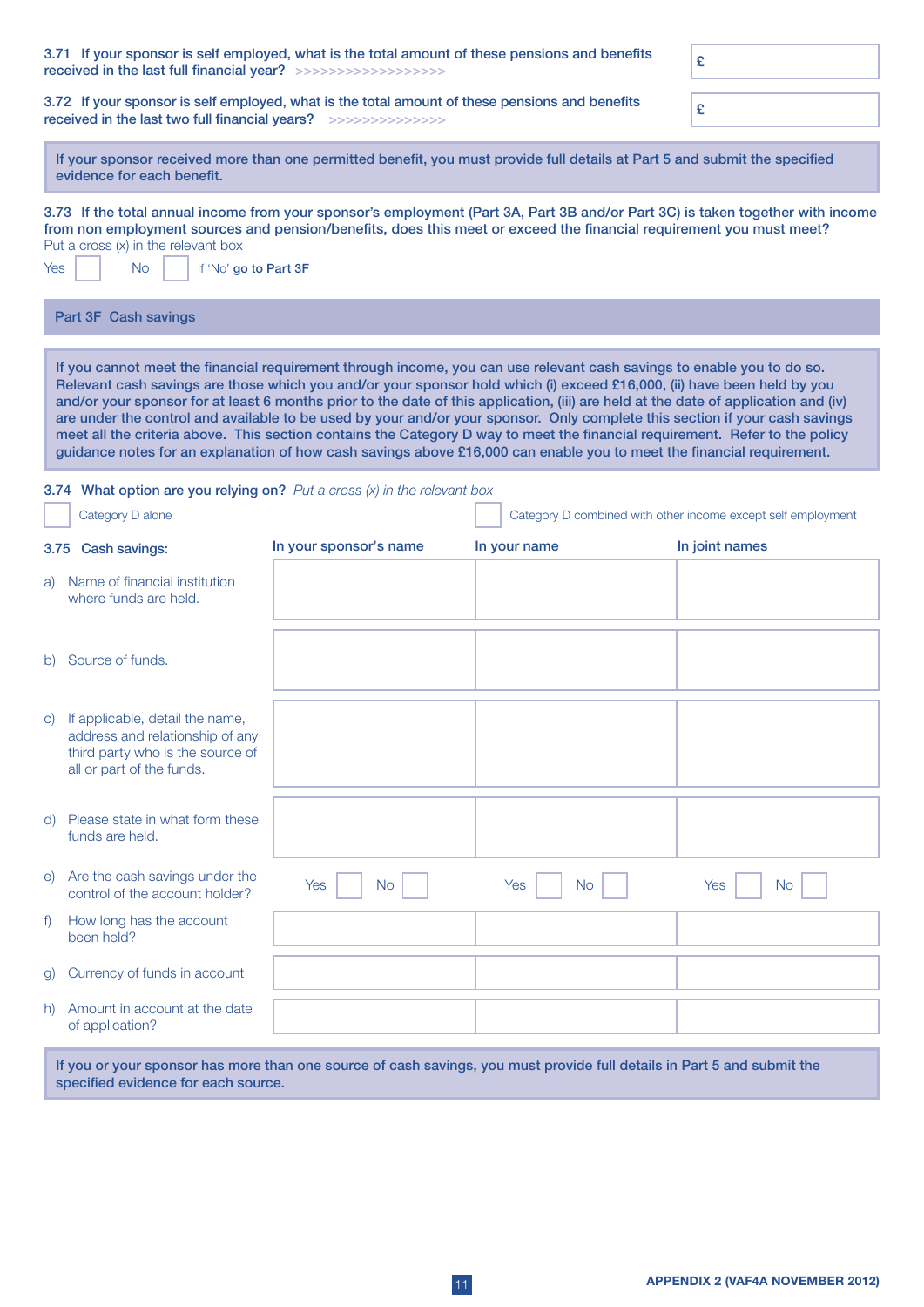# 3.76 What is the total cash savings you/your sponsor hold? >>>>>>>>>>>>>>>>>>>>>>>>>>>>>>>>>>  $\Big| \mathbf{E} \Big|$

3.77 Taking into account the cash saving you/your sponsor hold (Part 3F), the total income your sponsor receives from employment (Part 3A, 3B and/or 3C), the total income you and your sponsor receive from non-employment sources (Part 3D) and from pension/benefits (Part 3E), do you meet the financial requirement? Put a cross (x) in the relevant box

| and from pension/benefits (Part 3E), do you meet the financial requirement? Put a cross (x) in the relevant box<br><b>No</b><br>Yes                                                                     |                                                                                                                                       |
|---------------------------------------------------------------------------------------------------------------------------------------------------------------------------------------------------------|---------------------------------------------------------------------------------------------------------------------------------------|
| If you do not meet the financial requirement applicable to your application, including when your cash savings are taken into<br>account, you can expect your application to be refused.                 |                                                                                                                                       |
| Maintenance for those exempt from the financial requirement<br>Part 4                                                                                                                                   |                                                                                                                                       |
|                                                                                                                                                                                                         |                                                                                                                                       |
| You should complete this maintenance section if you are not required to complete the financial requirement section in Part 3. This<br>guidance notes who needs to complete this part instead of Part 3. | includes those who answered 'Yes' to question 3.1 and children who are not required to meet the financial requirement. See the policy |
| 4.1 What is your sponsor's present work, job or occupation? ><br>If unemployed please state 'Unemployed' and go to 4.10                                                                                 |                                                                                                                                       |
| 4.2 What is your sponsor's National Insurance number? >>>                                                                                                                                               |                                                                                                                                       |
| 4.3 What is the name of the company your sponsor works for? >                                                                                                                                           | 4.4 When did your sponsor start this job?<br>M<br>D<br>M                                                                              |
| 4.5 What is your sponsor's work address? >>>>>>>>>>>>>>>>>                                                                                                                                              | 4.6 What is the telephone number for his/her employer?                                                                                |
|                                                                                                                                                                                                         |                                                                                                                                       |
|                                                                                                                                                                                                         | 4.7 What is the email address for his/her employer?                                                                                   |
|                                                                                                                                                                                                         |                                                                                                                                       |
|                                                                                                                                                                                                         |                                                                                                                                       |
|                                                                                                                                                                                                         |                                                                                                                                       |
| 4.8 Does your sponsor have any additional job(s) or >>>>>>>><br>occupations(s)? Put a cross (x) in the relevant box                                                                                     | If 'Yes' please provide full details below<br><b>No</b><br>Yes                                                                        |
| <b>Employers Name</b><br><b>Full Address</b>                                                                                                                                                            | <b>Telephone Number</b><br><b>Email Address</b><br>Date they started Job                                                              |
|                                                                                                                                                                                                         |                                                                                                                                       |
|                                                                                                                                                                                                         |                                                                                                                                       |
|                                                                                                                                                                                                         |                                                                                                                                       |
| 4.9 What is your sponsor's total monthly income from all >>>                                                                                                                                            |                                                                                                                                       |
| sources of employment or occupation after tax?                                                                                                                                                          |                                                                                                                                       |
| 4.10 Does your sponsor receive income from any other >>>>>><br>sources, including friends or family?<br>Put a cross $(x)$ in the relevant box                                                           | If 'Yes' please provide full details below<br>Yes<br>No.                                                                              |
|                                                                                                                                                                                                         |                                                                                                                                       |
| 4.11 Does your sponsor have any savings, property or other >><br>income, for example (from stocks and shares) and is this money<br><b>under their control?</b> Put a cross $(x)$ in the relevant box    | If 'Yes' please provide full details below<br>Yes<br>N <sub>o</sub>                                                                   |
|                                                                                                                                                                                                         |                                                                                                                                       |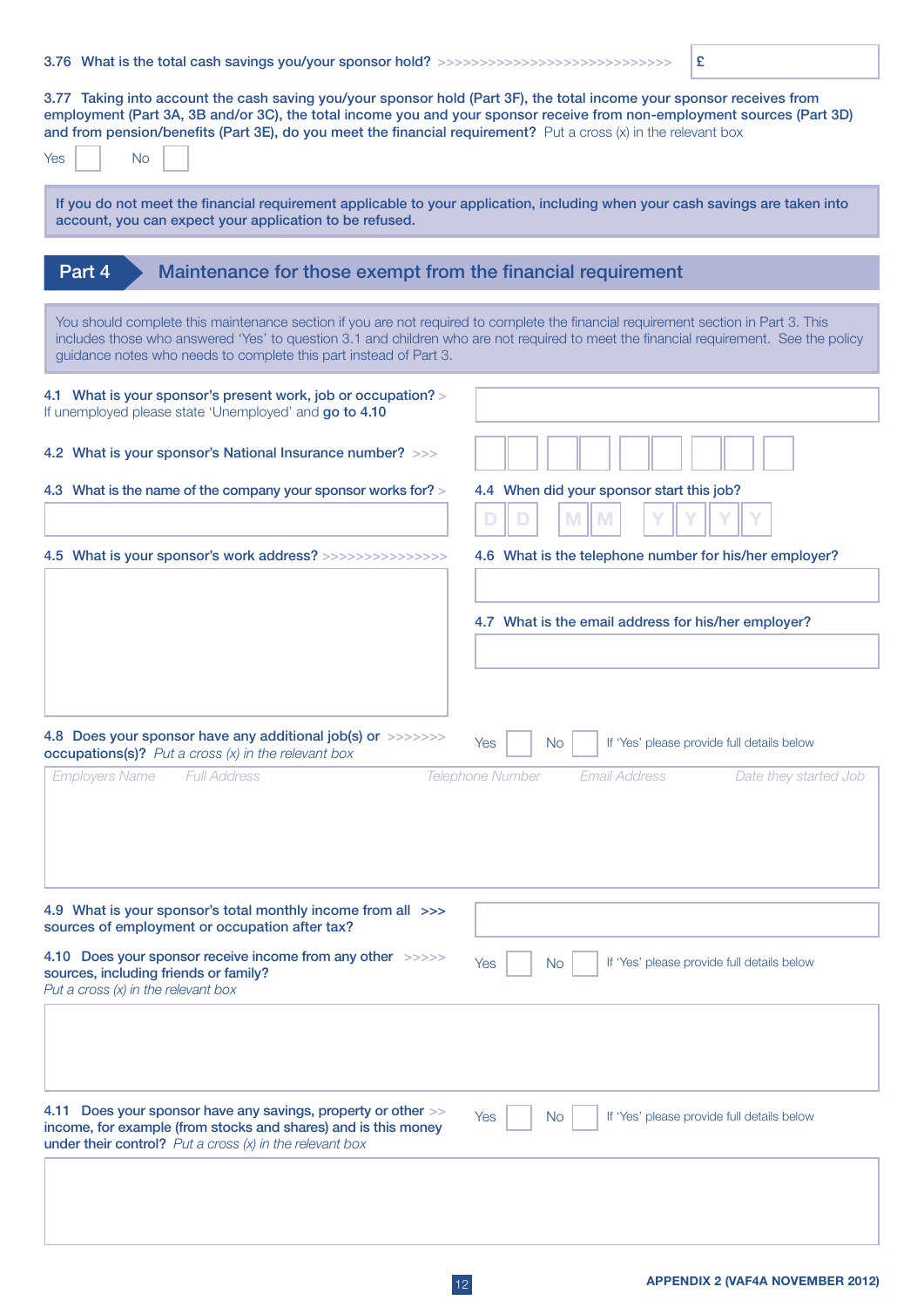| 4.12 Does your sponsor receive any money from public funds ><br>and/or benefits? Put a cross $(x)$ in the relevant box                                                               | If 'Yes' please provide full details below<br>Yes<br><b>No</b>       |
|--------------------------------------------------------------------------------------------------------------------------------------------------------------------------------------|----------------------------------------------------------------------|
| 4.13 How much of your sponsor's total monthly income is >><br>given to their family members and other dependents?<br>4.15 Is your sponsor responsible for anyone else's financial >> | 4.14 How much does your sponsor spend each month on<br>living costs? |
| support? Put a cross $(x)$ in the relevant box                                                                                                                                       | If 'Yes' please provide full details below<br>Yes<br><b>No</b>       |
| 4.16 Do you have any income or savings that will still be<br>available to you once you come to the UK?<br>Put a cross $(x)$ in the relevant box                                      | If 'Yes' provide please provide full details<br>Yes<br><b>No</b>     |
| <b>Continuation and Additional Information</b><br>Part 5<br>5.1 Is there any other information you wish to be considered as part of your application?                                |                                                                      |
|                                                                                                                                                                                      |                                                                      |
|                                                                                                                                                                                      |                                                                      |
|                                                                                                                                                                                      |                                                                      |
|                                                                                                                                                                                      |                                                                      |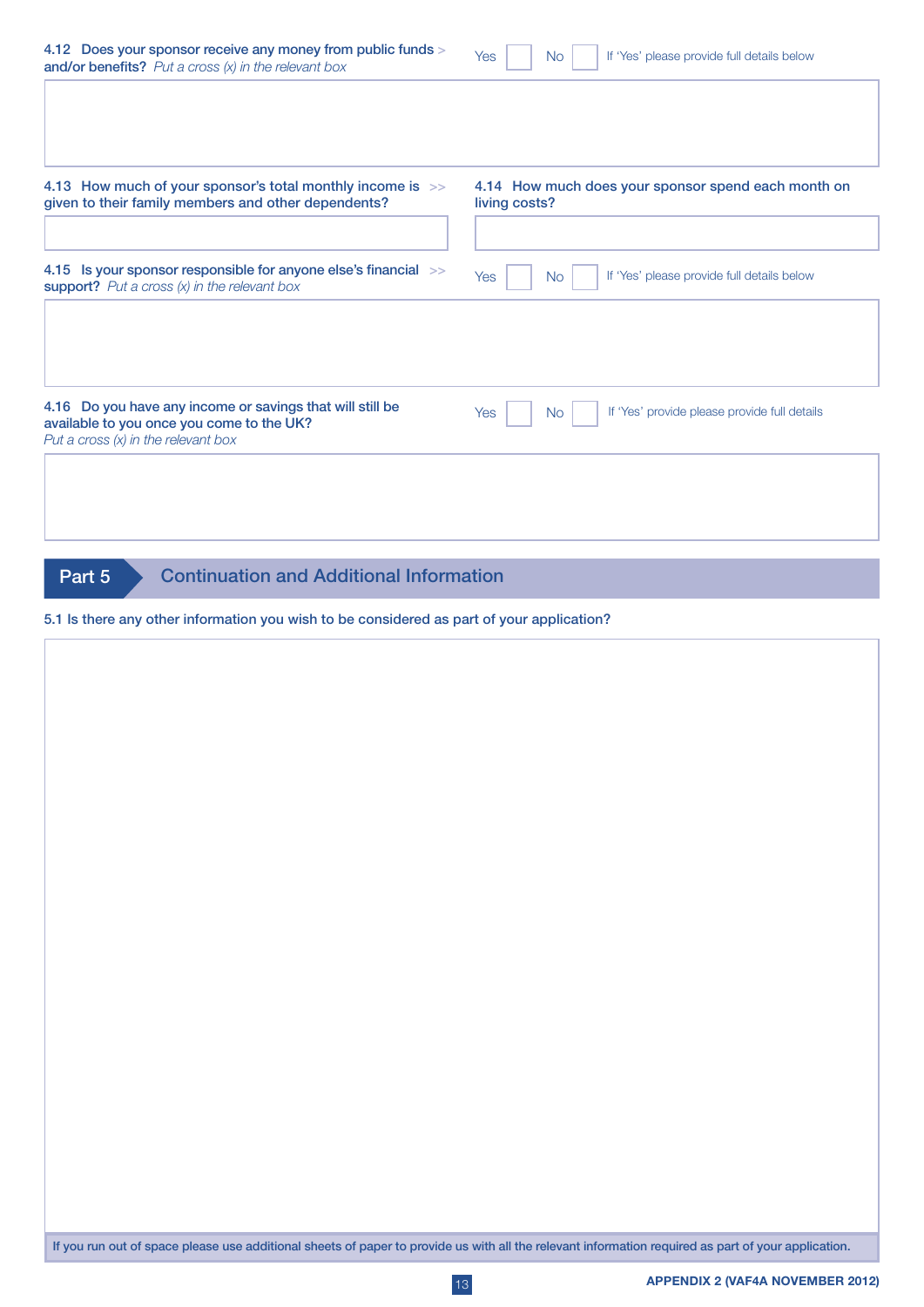#### 1.1 Please specify your relationship to your UK sponsor. Put a cross in the relevant box

## 1.2 Have you met your sponsor?

Put a cross in the relevant box. If 'No' go to question 1.5

#### 1.3 When did you first meet your sponsor?

In DD/MM/YYYY format. Please be as precise as possible, preferably giving at least the month and year of your first meeting.

#### 1.4 Where did you first meet?

Please provide details as requested.

# 1.5 When did your relationship begin?

In DD/MM/YYYY format. Please be as precise as possible, preferably giving at least the month and year of the beginning of your relationship.

#### 1.6 How often do you meet?

Please provide details as requested. For example, weekly, monthly, three times a year.

#### 1.7 When did you last see your sponsor?

Please be as precise as possible.

#### 1.8 How do you keep in touch with your sponsor?

Please provide details of how you keep in touch and how often you have contact with your sponsor. For example, by phone, email, Skype, letters. Please also tell us when you were last in contact with your sponsor.

#### 1.9 Are you seeking permission to come to the UK as a fiancé(e) or proposed civil partner to enable your marriage or civil partnership to take place in the UK?

Put a cross in the relevant box. If 'Yes' please tell us where and when you plan to marry/enter into a civil partnership.

1.10 Are you married/in a civil partnership with your sponsor? Put a cross in the relevant box. If 'No' go to question 1.16.

#### 1.11 When and where did you marry/enter into a civil partnership?

Please give the date and location of the ceremony and provide documentary evidence of this e.g. marriage certificate. Please state if this was a religious or civil ceremony. If you are a fiancé(e)/ proposed civil partner please provide details of any plans that are in place for your marriage/civil partnership ceremony.

#### 1.12 What age were you when you married/entered into a civil partnership with your sponsor?

Please tell us in MM/YY format how old you were when you married/ entered into a civil partnership

#### 1.13 What age was your sponsor when he/she married/entered into a civil partnership with you?

Please tell us in MM/YY format how old your sponsor was when they married/entered into a civil partnership with you.

## 1.14 Is/was this an arranged marriage?

Put a cross in the relevant box

#### 1.15 Are you and your sponsor related outside marriage?

Put a cross in the relevant box. If 'Yes', please give details of the exact relationship e.g. he is my mother's brother's son.

# 1.16 If you are unmarried or a same sex partner, have you been living in a relationship akin to marriage or a civil partnership?

Put a cross in the relevant box. If 'Yes', go to 1.17 or if 'No' or 'Not applicable' go to 1.18.

# 1.17 Provide details of how long you have been in a relationship akin to marriage or a civil partnership with your sponsor

You must provide details of when and where you lived together and for how long. Please provide documentary evidence to support this.

## 1.18 Do you intend to live with your sponsor permanently? Put a cross in the relevant box.

#### 1.19 Have you lived with your sponsor in a relationship akin to marriage or a civil partnership at any time (including since your wedding/civil partnership ceremony)?

Put a cross in the relevant box. If 'Yes' please state the dates and at what address you lived to together. If 'No', please explain why you have never lived together.

#### 1.20 Are either you or your sponsor currently married to or in a civil partnership with another person?

Put a cross in the relevant box. If 'Yes' please provide details of when this relationship began, who the person is and where they are now.

#### 1.21 Have you or your sponsor previously been married/or entered into a civil partnership?

Put a cross in the relevant box. If 'yes' please complete the details requested for both you and your sponsor's former partner.

# 1.22 What languages do you speak well?

Please tell us which language(s) you are fluent in.

#### 1.23 What languages does your sponsor speak well? Please tell us which language(s) your sponsor is fluent in

1.24 What language(s) do you and your sponsor use to communicate with each other?

Please tell us which language(s) you and your sponsor use to speak/ write to each other in.

#### 1.25 Do you and your sponsor have any shared financial responsibilities?

Put a cross in the relevant box. If 'yes' please tell us what these responsibilities are and how much you and your sponsor each contribute.

#### 1.26 Do you, or your sponsor, have any physical or mental condition(s) which currently requires personal care or medical assistance at home, or have learning difficulties?

Put a cross in the relevant box. If 'yes' please provide full details of the conditions and the type of care that is required.

#### 1.27 Does your sponsor have any children?

Put a cross in the relevant box. If 'yes' please ensure you enter details for all your sponsor's children. The details must include their full name, date and place of birth, sex and nationality. If there is insufficient space please complete the list in Part 5 Continuation and Additional Information section.

#### 1.28 Is your sponsor responsible for supporting anyone financially, including any children listed above?

Put a cross in the relevant box. If 'yes' please provide full details, including full name and date of birth for each person your sponsor is financially responsible for, and state how much is spent per person per month.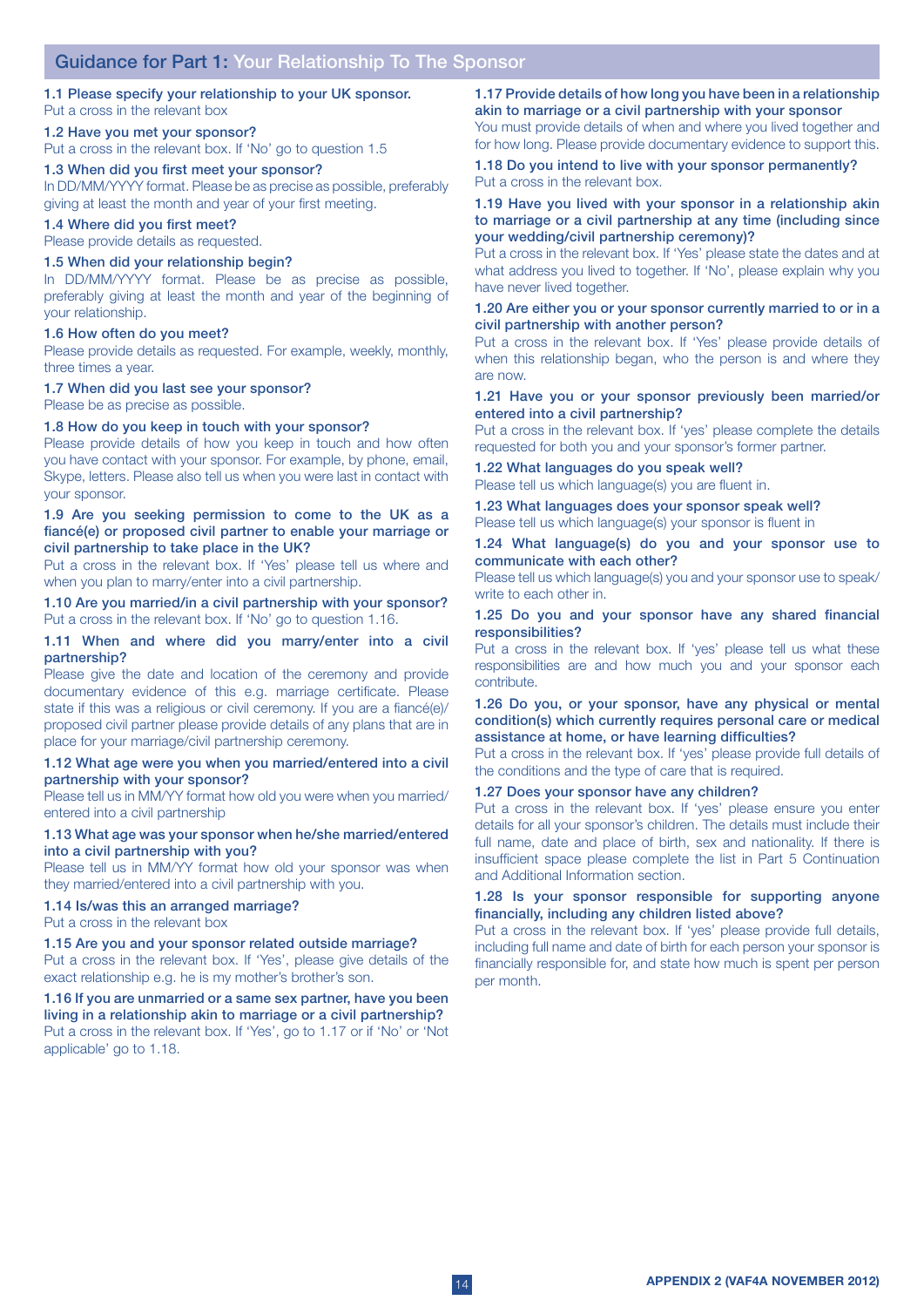2.1 Where do you and your sponsor plan to live in the UK? Please provide the full postal address of where you intend to live in the UK

#### 2.2 Does your sponsor own this property?

Put a cross in the relevant box. Please provide evidence of this e.g. Land Registry document or Mortgage statements. If the answer is 'No' then state on what basis your sponsor occupies this property. For example rented, owned by parents

### 2.3 Does your sponsor live in a council owned property? Put a cross in the relevant box

## 2.4 Is you sponsor in receipt of Housing Benefit and/or Council Tax Benefit?

Put a cross in the relevant box. If 'Yes' please provide full details of when this allowance started and how much is received per month.

Guidance for Part 3: Financial Requirement

You must meet the financial requirement to qualify for leave to enter in this category. The policy guidance notes are available on the UKBA website and must be read when completing this section. You and your sponsor should provide the relevant evidence, as specified, to demonstrate that together, as a couple, you have the financial resources you claim under this section. If you are an applicant(s) under the age of 18 applying on your own to join a sponsor, read the policy guidance for further information on the financial requirement.

You only need to provide evidence of the income and/or cash savings required to show you meet the financial requirement.

3.1 Is your sponsor in receipt of disability related or carers benefit listed within the policy guidance notes?

Put a cross in the relevant box. If you are claiming to be exempt from meeting the financial requirement you must submit the relevant specified evidence to show that you are exempt. If 'Yes' go to Part 4.

3.2 What is the financial requirement you are required to meet? Indicate how many dependent children you are applying with by putting a cross in the relevant box. Calculate and add your total financial requirement in the box below.

#### 3.3 From the list below, please indicate the financial source(s) and the amount of income you and/or your sponsor wish to rely on to meet the financial requirement.

Indicate the source of income that you and your sponsor are relying on to meet the financial requirement by putting a cross in the relevant box.

## PART 3A YOUR SPONSOR'S INCOME FROM SALARIED EMPLOYMENT IN THE UK

3.4 Is your sponsor currently employed in the UK? Answer Yes or No. If 'No' go to Part 3B

#### 3.5 What is your sponsor's job title? Provide your sponsor's current job title.

3.6 What is the name of your sponsor's employer? Please provide name of your sponsor's current employer.

#### 3.7 On what date did your sponsor commence this employment?

Please tell us in DD/MM/YYYY format the date that your sponsor started their current employment.

# 3.8 What is your sponsor's National Insurance (NI) number?

The National Insurance number allows them to work in the UK. The National Insurance number format is as follows: XX 12 34 56 X.

The number is usually provided on a plastic card, which is issued automatically when they reached 16 (if in the UK at that time) or when they first apply for a National Insurance number.

3.9 What type of employment is this?

Put a cross in the relevant box.

2.5 How many bedrooms are there in the property? Please provide details as requested.

2.6 How many other rooms are there in the property (NOT including kitchens, bathrooms and toilets)? Please provide details as requested.

2.7 Does anyone, other than your sponsor, live in the property? Put a cross in the relevant box. If yes please provide full details including full name, date of birth, relationship to sponsor

#### 2.8 Do you intend to work in the UK?

Put a cross in the relevant box. If 'Yes' please tell us what you intend to do and give details of any employment you have already arranged.

#### 3.10 What is the address, phone number and email address of your sponsor's employer?

Please provide the requested details in full including Post/ZIP code.

3.11 What is your sponsor's annual income from this employment before tax?

State your sponsor's annual income from their current employment before tax

3.12 Has your sponsor been in employment with the same employer and earning the amount, as detailed in 3.11 above, continuously for 6 months prior to the date of the application? (Category A)

Answer Yes or No.

3.13 Has your sponsor had other salaried employment in the UK, during the last 12 months prior to the date of application? (Category B).

Answer Yes or No. If 'No', go to 3.2

3.14 What was your sponsor's previous/other job title? Provide your sponsor's previous/other job title.

#### 3.15 What was the name of your sponsor's previous/other employer?

Please provide name of your sponsor's previous/other employer.

3.16 On what date did your sponsor commence this employment?

Please tell us in DD/MM/YYYY format the date that your sponsor started their previous/other employment.

3.17 On what date did your sponsor finish this employment? Please tell us in DD/MM/YYYY format the date that your sponsor finished their previous/other employment. Leave blank if your sponsor is still in this employment

#### 3.18 What type of employment is this?

Put a cross in the relevant box.

3.19 What is the address, phone number and email address of your sponsor's previous/other employer?

Please provide the requested details in full including Post/ZIP code.

3.20 What is your sponsor's annual income (before tax) from salaried employment in the last 12 months prior to application? State your sponsor's total income from their previous/other employment before tax.

## 3.21 Does your sponsor's annual income (before tax) from salaried employment meet or exceed the financial requirement you must meet?

Answer Yes or No.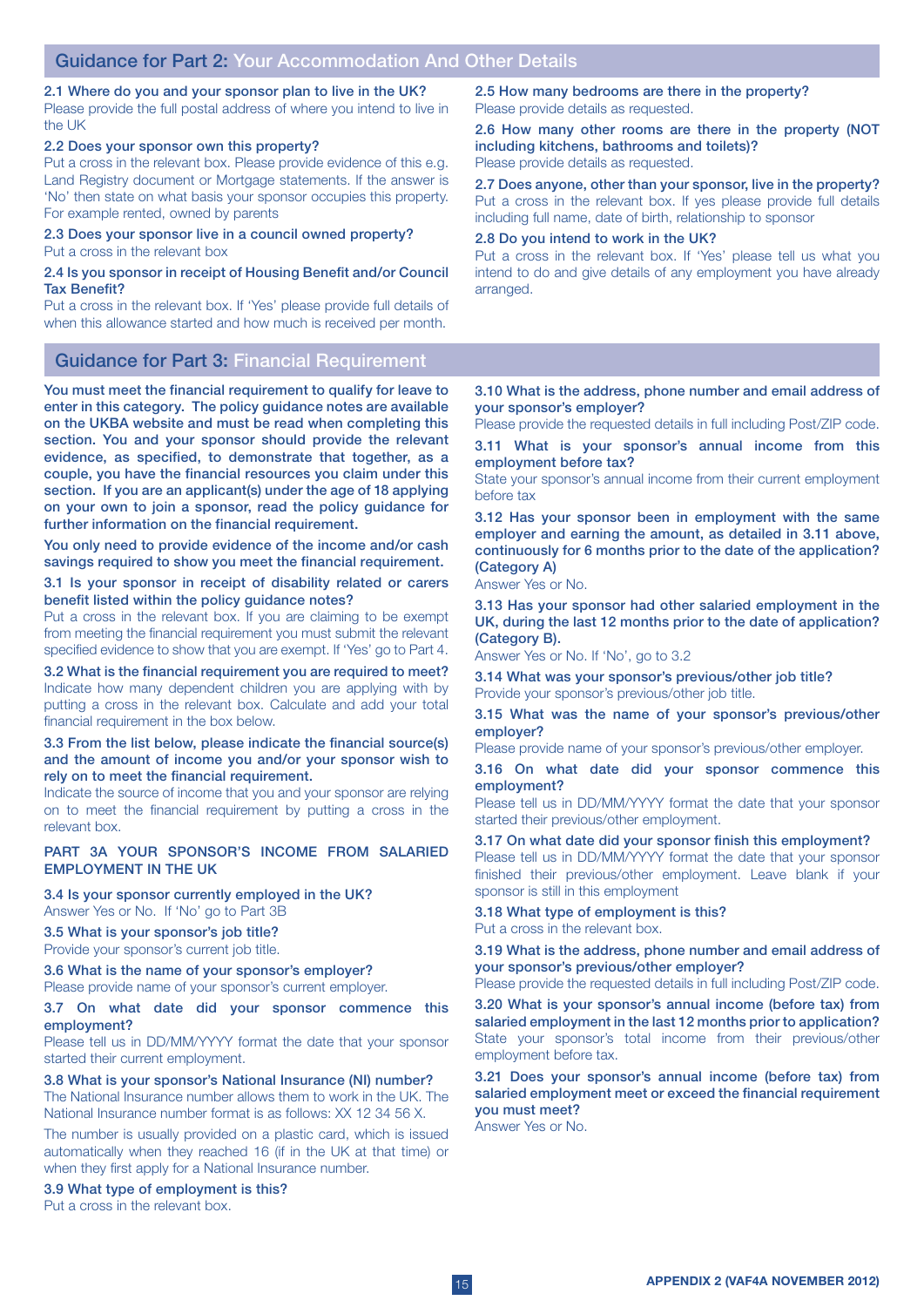3.22 If your sponsor has not been employed by the same employer for 6 months prior to the application does their total income from salaried employment received in the 12 months prior to your application meet or exceed the financial requirement you must meet?

Answer Yes or No.

### PART 3B YOUR SPONSOR'S INCOME FROM SALARIED EMPLOYMENT OUTSIDE THE UK

3.23 Is your sponsor currently employed overseas? Answer Yes or No. If 'No' go to Part 3C

3.24 What is your sponsor's job title? Provide your sponsor's current job title.

3.25 What is the name of your sponsor's employer? Please provide name of your sponsor's current employer.

3.26 On what date did your sponsor commence this employment?

Please tell us in DD/MM/YYYY format the date that your sponsor started their current employment.

3.27 What type of employment is this?

Put a cross in the relevant box.

3.28 What is the address, phone number and email address of your sponsor's employer?

Please provide the requested details in full including Post/ZIP code.

3.29 What is your sponsor's annual income from this employment before tax?

State your sponsor's annual income from their current employment before tax

3.30 Has your sponsor been in employment with the same employer and earning the amount, as detailed in 3.29 above, continuously for 6 months prior to the date of application? Answer Yes or No.

3.31 Has your sponsor had other salaried employment overseas in the 12 months prior to the date of application? (Category B) Answer Yes or No. If 'No', go to 3.39

3.32 What was your sponsor's previous/other job title? Provide your sponsor's previous/other job title.

3.33 What was the name of your sponsor's previous/other employer?

Please provide name of your sponsor's previous/other employer.

3.34 On what date did your sponsor commence this employment?

Please tell us in DD/MM/YYYY format the date that your sponsor started their previous/other employment.

3.35 On what date did your sponsor finish this employment? Please tell us in DD/MM/YYYY format the date that your sponsor

finished their previous/other employment. Leave blank if your sponsor is still in this employment

3.36 What type of employment was your sponsor's previous/ other employment?

Put a cross in the relevant box.

3.37 What is the address, phone number and email address of your sponsor's previous/other employer?

Please provide the requested details in full including Post/ZIP code.

3.38 What is your sponsor's annual income from this employment before tax?

State your sponsor's annual income from their current employment before tax

3.39 Has your sponsor been offered a job in the UK which is due to start within 3 months of their return to the UK? Answer Yes or No.

3.40 When is this job due to start?

Please tell us in DD/MM/YYYY format the date that your sponsor due to commence this employment.

3.41 What will your sponsor's new job title be? State your sponsor's future job title.

3.42 What is the name of your sponsor's new employer? State the name of your sponsor's new employer.

3.43 What type of employment is this? Put a cross in the relevant box.

3.44 What is the address, phone number and email address of your sponsor's new employer?

Please provide the requested details in full including Post/ZIP code.

3.45 What will your sponsor's annual salary be (before tax) in this new job?

State your sponsor's annual salary from their new employment before tax.

3.46 Does your sponsor's annual income (before tax) from their current salaried employment overseas meet or exceed the financial requirement you must meet? Answer Yes or No.

3.47 If your sponsor has not been employed by the same employer for six months prior to the application, does their total income from salaried employment overseas received in the 12 months prior to application meet or exceed the financial requirement you must meet?

Answer Yes or No

3.48 Does your sponsor's annual income (before tax) from future employment in the UK meet or exceed the financial requirement you must meet? Answer Yes or No.

PART 3C YOUR SPONSOR'S INCOME FROM SELF EMPLOYMENT

3.49 Was your sponsor self employed on the date of this application?

Answer Yes or No.

3.50 How long has your sponsor been self employed? Please tell us how long your sponsor has been self employed.

3.51 What is the name of your sponsor's company? State your sponsor's company name

3.52 What is the address, phone number and email address of your sponsor's company?

Please provide the requested details in full including Post/ZIP code.

3.53 Is your sponsor's company based in the UK or outside the UK?

Answer Yes or No.

3.54 Is your sponsor registered as self employed in the UK with HM Revenue & Customs (HMRC)? Answer Yes or No.

3.55 What is your sponsor's National Insurance (NI) number? The National Insurance number allows them to work in the UK. The National Insurance number format is as follows: XX 12 34 56 X.

The number is usually provided on a plastic card, which is issued automatically when they reached 16 (if in the UK at that time) or when they first apply for a National Insurance number.

3.56 Please indicate what type of company your sponsor owns/runs.

Put a cross in the relevant box

3.57 What is the nature of your sponsor's self employed business?

State what kind of business your sponsor is engaged in.

#### 3.58 Category F

i) How much income did your sponsor earn (before tax) from self employment in the last full financial year?

State your sponsors' total income from self employment (before tax) in the last full financial year.

ii) Does your sponsor's self employment earning (before tax) in the last full financial year meet or exceed the financial requirement you must meet?

Yes or No. If 'yes' go to Part 3D.

#### 3.59 Category G

i) How much income did your sponsor earn (before tax) from self employment in the last full financial year?

State your sponsor's total income from self employment (before tax) in the last financial year.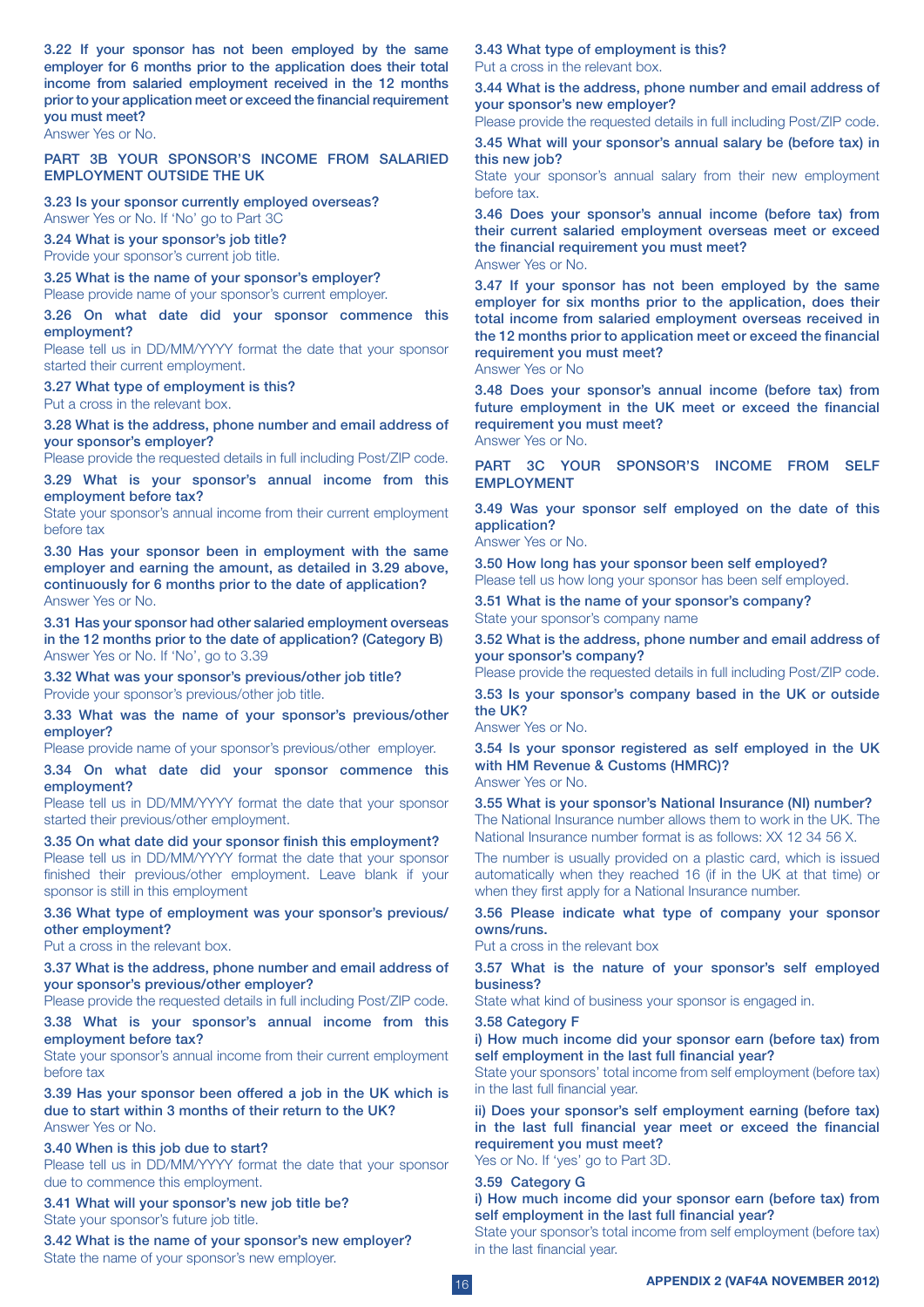ii) How much income did your sponsor earn (before tax) from self-employment in the previous full financial year?

State your sponsor's total income from self employment (before tax) in the previous full financial year.

iii) Do your sponsor's average self employment earnings from the last two financial years meet or exceed the financial requirement you must meet?

Answer Yes or No.

3.60 Does your sponsor's self employment income meet or exceed the financial requirement when combined with other specified income for the relevant financial year or years? Answer Yes or No.

PART 3D YOUR SPONSOR'S INCOME FROM OTHER **SOURCES** 

#### 3.61 Additional sources of income:

Complete the relevant boxes indicating whether this income is in yours, your sponsor's or both of your names. Calculate the total income and enter it in the box provided.

3.62 What is your/your sponsor's total annual income from other non-employment sources?

State your/your sponsor's total annual income from other nonemployment source/s.

3.63 If the total annual income from other sources is taken together with your sponsor's income from employment (Part 3A or Part 3B and/or Part 3C) does this meet or exceed the financial requirement you must meet? Answer Yes or No.

## PART 3E YOUR SPONSOR'S INCOME FROM PERMITTED **BENEFITS**

3.64 What pension/benefit do you/your sponsor receive? State which benefit your sponsor is in receipt of

3.65 On what date was the pension/benefit first paid? Please tell us in DD/MM/YYYY format the date that these benefits were first paid

#### 3.66 What is your sponsor's DWP Reference Number?

This will be quoted on correspondence from the DWP (Department for Work and Pensions) to your sponsor

### 3.67 What is your sponsor's National Insurance (NI) number?

The National Insurance number allows them to work in the UK. The National Insurance number format is as follows: XX 12 34 56 X.

The number is usually provided on a plastic card, which is issued automatically when they reached 16 (if in the UK at that time) or when they first apply for a National Insurance number.

#### 3.68 What is your annual pension/benefit received?

State the total amount of pension/benefit received in the past 12 months.

3.69 What is your sponsor's annual pension/benefit received? State the total amount of pension/benefit your sponsor has received in the past 12 months.

#### 3.70 What is the total amount of these pensions and benefits received in the last 12 months?

Calculate the total amount of pension/benefit received in the past 12 months and enter the total in the box.

#### 3.71 If your sponsor is self employed, what is the total amount of these pensions and benefits received in the last two full financial year?

State the total amount of pension/benefit your sponsor has received in the last two full financial year.

### 3.72 If your sponsor is self employed, what is the total amount of these pensions and benefits received in the last two full financial year?

State the total amount of pension/benefit your sponsor has received in the last two full financial year.

3.73 If the total annual income from your sponsor's employment (Part 3A, Part 3B and/or Part 3C) is taken together with income from non employment sources and pension/benefits, does this meet or exceed the financial requirement you must meet? Answer Yes or No.

#### PART 3F CASH SAVINGS

3.74 What option are you relying on?

Put a cross in the relevant box

#### 3.75 Cash savings:

#### a) Name of financial institution where funds are held.

Provide the full name of the financial institution that holds cash savings in either your sponsor's, yours or both of your names.

#### b) Source of funds.

For example, regular savings from salary. You must declare any money which has been given to you by a third party or acquired though a bank/personal loan. State the amount of money given to your sponsor, you or jointly by any third parties or acquired through a bank/personal loan.

#### c) If applicable, detail the name, address and relationship of any third party who is the source of all or part of the funds.

State the full name, address (including Postal/Zip code) and relationship to any third party who has provided you with funds.

#### d) Please state in what form these funds are held.

For example bank account/cash/investments etc. State how these funds are held for your sponsor, you or jointly

e) Are the cash savings under the control of the account holder?

Put a cross in the relevant box for your sponsor, you or jointly.

#### f) How long has the account been held?

If these cash savings are held in an account, state when the account was opened for your sponsor, you or jointly.

#### g) Currency of funds in account

What currency one the funds in your account (e.g. UK Sterling, US Dollar, Euro)

#### h) Amount in account at the date of application?

State the balance in your account at the date of application.

3.76 What is the total cash savings you/your sponsor hold? Calculate and detail the total cash savings you/your sponsor hold.

3.77 Taking into account the cash savings you/your sponsor hold (Part 3F), the total income your sponsor received from employment (Part 3A, 3B and/or 3C), the total income you and your sponsor receive from non-employment sources (part 3D) and from pension/benefits (Part 3E), do you meet the financial requirement?

Answer Yes or No